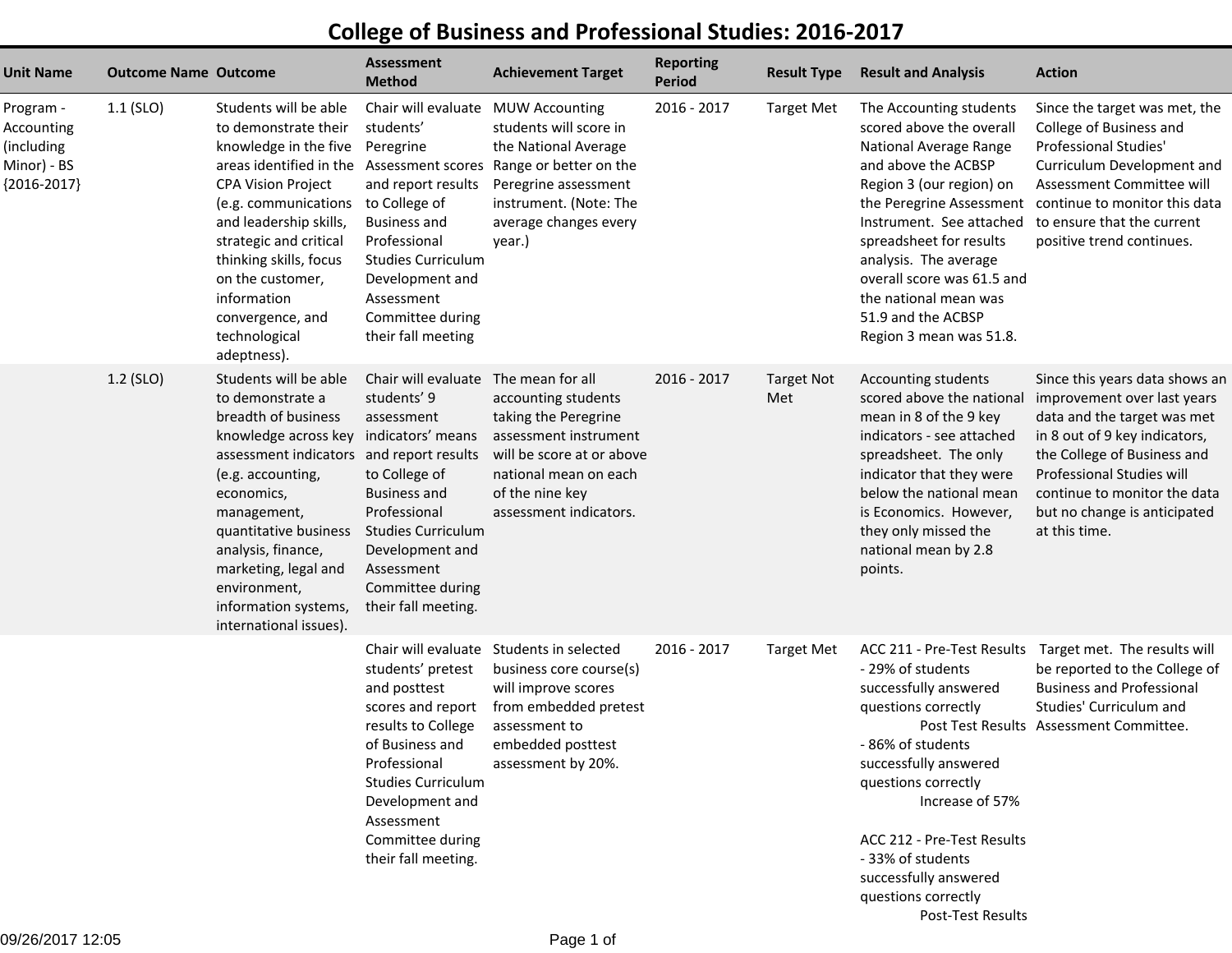| <b>Unit Name</b> | <b>Outcome Name Outcome</b> |                                                                                                                     | <b>Assessment</b><br><b>Method</b>                                                                                                                                                                                                          | <b>Achievement Target</b>                                                                                                                                                       | <b>Reporting</b><br><b>Period</b> | <b>Result Type</b> | <b>Result and Analysis</b>                                                                                                                                                                                                                                                                                           | <b>Action</b>                                                                                                                                         |
|------------------|-----------------------------|---------------------------------------------------------------------------------------------------------------------|---------------------------------------------------------------------------------------------------------------------------------------------------------------------------------------------------------------------------------------------|---------------------------------------------------------------------------------------------------------------------------------------------------------------------------------|-----------------------------------|--------------------|----------------------------------------------------------------------------------------------------------------------------------------------------------------------------------------------------------------------------------------------------------------------------------------------------------------------|-------------------------------------------------------------------------------------------------------------------------------------------------------|
|                  |                             |                                                                                                                     | students' pretest<br>and posttest<br>scores and report<br>results to College<br>of Business and<br>Professional<br><b>Studies Curriculum</b><br>Development and<br>Assessment<br>Committee during<br>their fall meeting.                    | Chair will evaluate Students in selected<br>business core course(s)<br>will improve scores<br>from embedded pretest<br>assessment to<br>embedded posttest<br>assessment by 20%. | 2016 - 2017                       | <b>Target Met</b>  | -88% of students<br>successfully answered<br>questions correctly<br>Increase of 55%<br>EC 201 - Pre-Test Results -<br>32% of students<br>successfully answered<br>questions correctly<br>Post - Test Results<br>- 70% of students<br>successfully answered<br>questions correctly<br>Increase of 38%                 | Target met. The results will<br>be reported to the College of<br><b>Business and Professional</b><br>Studies' Curriculum and<br>Assessment Committee. |
|                  | 1.3 (PO 4.d.)               | Students will be able<br>to pursue<br>opportunities in<br>graduate education<br>and/or employment<br>opportunities. | Chair will evaluate 40% of capstone<br>and report the<br><b>Graduation Exit</b><br>Survey results to<br>and Professional<br><b>Studies Curriculum</b><br>Development and<br>Assessment<br>Committee during<br>their fall meeting.           | students participating in<br>the Graduation Exit<br>Survey will state a<br>College of Business career plan of attending<br>graduate school.                                     | 2016 - 2017                       | <b>Target Met</b>  | 42% of business students<br>surveyed indicated that<br>they planned to attend<br>graduate school, 38%<br>responded that they did<br>not plan to attend<br>graduate school, and 20%<br>indicated that they did not<br>know if they planned to<br>attend graduate school on<br>our Graduation Exit<br>Survey.          | Target met. The results will<br>be reported to the College of<br><b>Business and Professional</b><br>Studies' Curriculum and<br>Assessment Committee. |
|                  |                             |                                                                                                                     | Chair will evaluate 75% of capstone<br>and report the<br><b>Graduation Exit</b><br>Survey results to<br>College of Business their education<br>and Professional<br>Development and<br>Assessment<br>Committee during<br>their fall meeting. | students participating in<br>the Graduation Exit<br>Survey will state that<br>adequately prepared<br>Studies Curriculum them for employment.                                    | 2016 - 2017                       | <b>Target Met</b>  | 77% of participants in the<br><b>Graduation Exit Survey</b><br>indicated that their<br>education adequately<br>prepared them for<br>employment. It should be<br>noted that 19 % neither<br>agreed nor disagreed and<br>only 2 respondents either<br>disagreed or strongly<br>disagreed and 1 chose not<br>to answer. | Target met. The results will<br>be reported to the College of<br><b>Business and Professional</b><br>Studies' Curriculum and<br>Assessment Committee. |
|                  |                             |                                                                                                                     | Chair will evaluate 75% of capstone<br>and report the<br><b>Graduation Exit</b><br>Survey results to<br>and Professional<br>Studies Curriculum employment                                                                                   | students participating in<br>the Graduation Exit<br>Survey will state they<br>College of Business have already secured<br>plans for gainful                                     | 2016 - 2017                       | <b>Target Met</b>  | 70% of student surveyed<br>on the Graduation Exit<br>Survey indicated that they<br>were employed full time<br>while 20% indicated part-<br>time employment. Only<br>5% indicated that they                                                                                                                           | Target met. The results will<br>be reported to the College of<br><b>Business and Professional</b><br>Studies' Curriculum and<br>Assessment Committee. |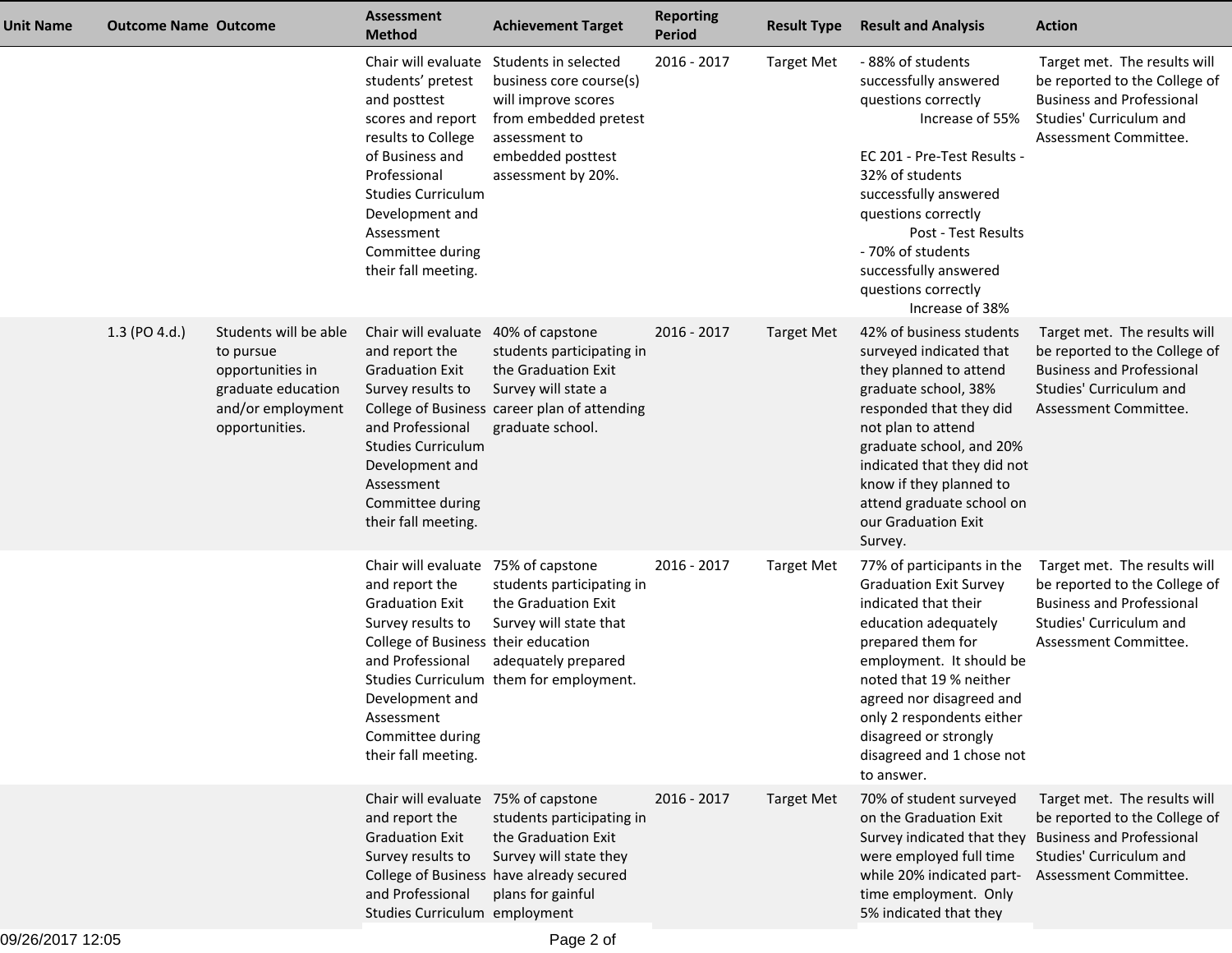| <b>Unit Name</b> | <b>Outcome Name Outcome</b> |                                                                                                                | Assessment<br><b>Method</b>                                                                                                                                                                                                               | <b>Achievement Target</b>                                                                                                                                                                                                                 | <b>Reporting</b><br><b>Period</b> | <b>Result Type</b>       | <b>Result and Analysis</b>                                                                                                                                 | <b>Action</b>                                                                                                                                                                                                                                                                                                                                                                                                |
|------------------|-----------------------------|----------------------------------------------------------------------------------------------------------------|-------------------------------------------------------------------------------------------------------------------------------------------------------------------------------------------------------------------------------------------|-------------------------------------------------------------------------------------------------------------------------------------------------------------------------------------------------------------------------------------------|-----------------------------------|--------------------------|------------------------------------------------------------------------------------------------------------------------------------------------------------|--------------------------------------------------------------------------------------------------------------------------------------------------------------------------------------------------------------------------------------------------------------------------------------------------------------------------------------------------------------------------------------------------------------|
|                  |                             |                                                                                                                | Development and<br>Assessment<br>Committee during<br>their fall meeting.                                                                                                                                                                  | immediately upon<br>graduation.                                                                                                                                                                                                           | 2016 - 2017                       | <b>Target Met</b>        | were not employed but<br>looking.                                                                                                                          | Target met. The results will<br>be reported to the College of<br><b>Business and Professional</b><br>Studies' Curriculum and<br>Assessment Committee.                                                                                                                                                                                                                                                        |
|                  | $2.1$ (SLO)                 | Students will be able<br>to craft written<br>reports specific to<br>their discipline.                          | students' writing<br>assignments using<br>the Business<br>report results to<br>and Professional<br><b>Studies Curriculum</b><br>Development and<br>Assessment<br>Committee during<br>their fall meeting.                                  | Chair will evaluate 60% of students will<br>earn a "satisfactory"<br>rating or above on a<br>writing assignment<br>Writing Rubric and completed during a<br>junior-level course on<br>College of Business the Business Writing<br>Rubric. | 2016 - 2017                       | Inconclusive             | Due to these results not<br>being available at the time available at the time of<br>of reporting, they will be<br>included in the AY 2017-<br>2018 report. | Due to these results not being<br>reporting, they will be<br>included in the AY 2017-2018<br>report.                                                                                                                                                                                                                                                                                                         |
|                  |                             |                                                                                                                | students' writing<br>assignments using<br>the Business<br>report results to<br>and Professional<br><b>Studies Curriculum</b><br>Development and<br>Assessment<br>Committee during<br>their fall meeting.                                  | Chair will evaluate 75% of students will<br>earn a "satisfactory"<br>rating or above on a<br>writing assignment<br>Writing Rubric and completed during a<br>senior-level course on<br>College of Business the Business Writing<br>Rubric. | 2016 - 2017                       | Inconclusive             | Due to these results not<br>being available at the time available at the time of<br>of reporting, they will be<br>included in the AY 2017-<br>2018 report. | Due to these results not being<br>reporting, they will be<br>included in the AY 2017-2018<br>report.                                                                                                                                                                                                                                                                                                         |
|                  | $3.1$ (SLO)                 | Students will be able<br>to apply and<br>demonstrate<br>knowledge of key<br>principles of their<br>major area. | Chair will evaluate<br>students'<br>Capstone Exams<br>and report results<br>to College of<br><b>Business and</b><br>Professional<br><b>Studies Curriculum</b><br>Development and<br>Assessment<br>Committee during<br>their fall meeting. | 75% of students will<br>successfully pass major<br>specific questions on<br>the senior capstone<br>exam with a 70 or<br>above.                                                                                                            | 2016 - 2017                       | <b>Target Not</b><br>Met | 25% of the students<br>passed the major specific<br>questions on the senior<br>capstone exam with a 70<br>or above.                                        | The programmatic capstone<br>assessment exams were<br>adjusted this academic year to<br>be more inline with SLOs for<br>each major. Since this is the<br>first year the exam has been<br>administered, the results of<br>the exam will be shared with<br>the College of Business and<br><b>Professional Studies</b><br>Curriculum Development and<br>Assessment Committee and<br>results will continue to be |

monitored to see if this trend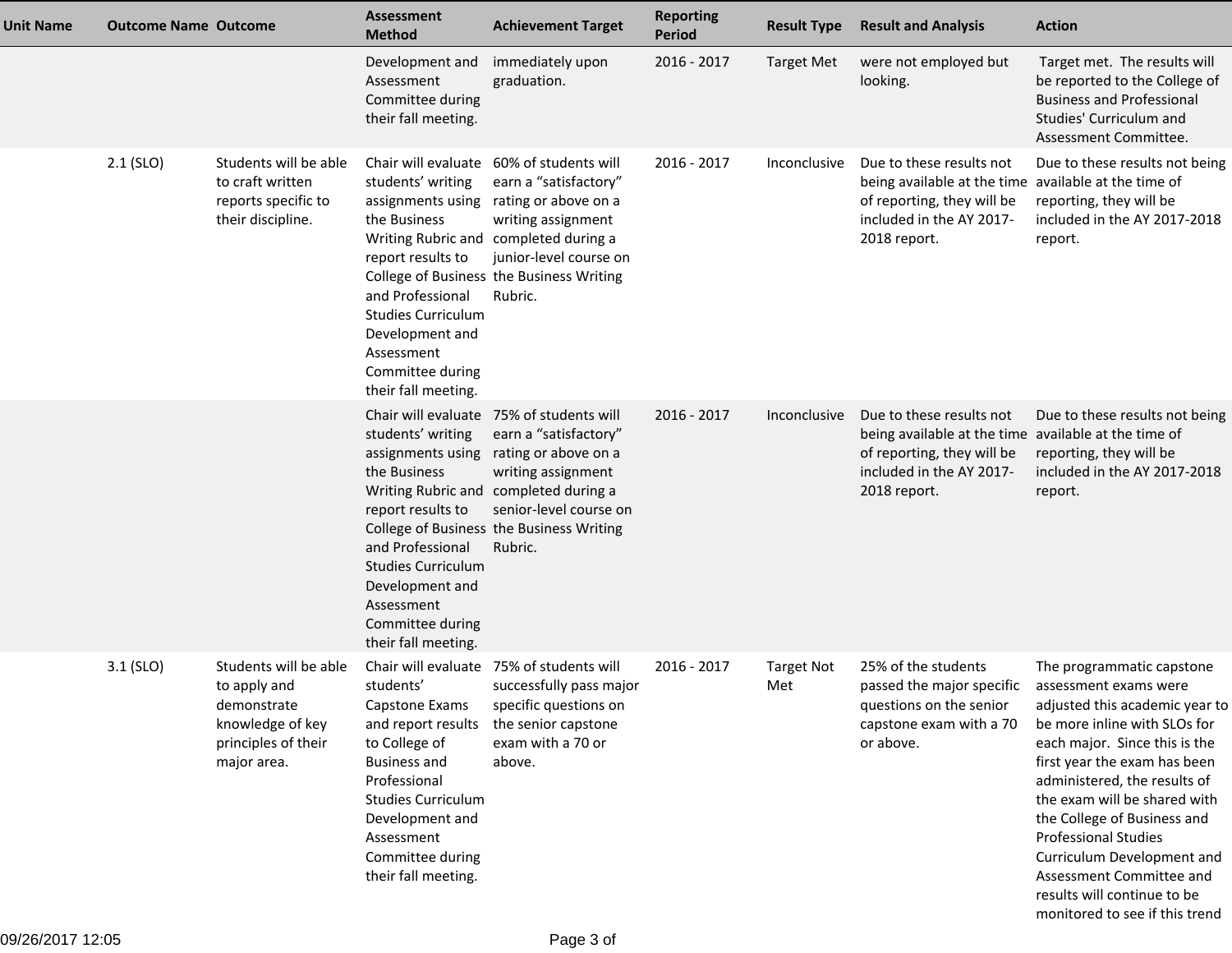| <b>Unit Name</b> | <b>Outcome Name Outcome</b> |                                                                                                                | <b>Assessment</b><br><b>Method</b>                                                                                                                                                                                                                                                               | <b>Achievement Target</b>                                                                                                                                                         | <b>Reporting</b><br><b>Period</b> | <b>Result Type</b>       | <b>Result and Analysis</b>                                                                                                                                                                     | <b>Action</b>                                                                                                                                                           |
|------------------|-----------------------------|----------------------------------------------------------------------------------------------------------------|--------------------------------------------------------------------------------------------------------------------------------------------------------------------------------------------------------------------------------------------------------------------------------------------------|-----------------------------------------------------------------------------------------------------------------------------------------------------------------------------------|-----------------------------------|--------------------------|------------------------------------------------------------------------------------------------------------------------------------------------------------------------------------------------|-------------------------------------------------------------------------------------------------------------------------------------------------------------------------|
|                  | $3.1$ (SLO)                 | Students will be able<br>to apply and<br>demonstrate<br>knowledge of key<br>principles of their<br>major area. | students'<br>Capstone Exams<br>and report results<br>to College of<br><b>Business and</b><br>Professional<br><b>Studies Curriculum</b><br>Development and<br>Assessment<br>Committee during<br>their fall meeting.                                                                               | Chair will evaluate 75% of students will<br>successfully pass major<br>specific questions on<br>the senior capstone<br>exam with a 70 or<br>above.                                | 2016 - 2017                       | <b>Target Not</b><br>Met | 25% of the students<br>passed the major specific<br>questions on the senior<br>capstone exam with a 70<br>or above.                                                                            | continues.                                                                                                                                                              |
|                  | 4.1 (GEO 1.c.)              | Students will be able<br>to give an oral<br>presentation of<br>relevant discipline-<br>specific targets.       | Chair will evaluate<br>students'<br>presentations<br>using the AAC&U<br>Oral<br>Communication<br>Value Rubric and<br>report result to<br><b>College of Business</b><br>and Professional<br><b>Studies Curriculum</b><br>Development and<br>Assessment<br>Committee during<br>their fall meeting. | 60% of students will<br>earn a "3" or above<br>rating utilizing the<br>AAC&U Oral<br><b>Communication Value</b><br>Rubric on a<br>presentation completed<br>during their program. | 2016 - 2017                       | Target Met               | 90% of students earned a<br>"3" or above rating<br>utilizing the AAC&U Oral<br><b>Communication Value</b><br>Rubric on a presentation<br>completed during their<br>program.                    | Target Met. The data will be<br>shared with the College of<br><b>Business and Professional</b><br><b>Studies Curriculum</b><br>Development and Assessment<br>Committee. |
|                  |                             |                                                                                                                | Chair will evaluate<br>students'<br>presentations<br>using the AAC&U<br>Oral<br>Communication<br>Value Rubric and<br>report result to<br><b>College of Business</b><br>and Professional<br><b>Studies Curriculum</b><br>Development and<br>Assessment<br>Committee during<br>their fall meeting. | Students will average a<br>"3" or above rating<br>utilizing the AAC&U Oral<br><b>Communication Value</b><br>Rubric on a<br>presentation completed<br>during their program.        | 2016 - 2017                       | <b>Target Met</b>        | The average rating<br>utilizing the AAC&U Oral<br><b>Communication Value</b><br>Rubric on a presentation<br>completed during their<br>program for student<br>assessed AY 2016-2017<br>was 3.6. | Target Met. The data will be<br>shared with the College of<br><b>Business and Professional</b><br><b>Studies Curriculum</b><br>Development and Assessment<br>Committee. |
|                  | 5.1 (SAO)                   | Students will be able<br>to demonstrate the<br>role of ethics and                                              | Chair will evaluate<br>students' Ethics<br>Exams and report                                                                                                                                                                                                                                      | 80% of students will<br>pass an ethics exam<br>administered in the                                                                                                                | 2016 - 2017                       | <b>Target Not</b><br>Met | 50% of Accounting<br>exam in the capstone                                                                                                                                                      | The College of Business and<br>students passed the ethics Professional Studies internal<br>Curriculum Development and                                                   |
| 09/26/2017 12:05 |                             |                                                                                                                |                                                                                                                                                                                                                                                                                                  | Page 4 of                                                                                                                                                                         |                                   |                          |                                                                                                                                                                                                |                                                                                                                                                                         |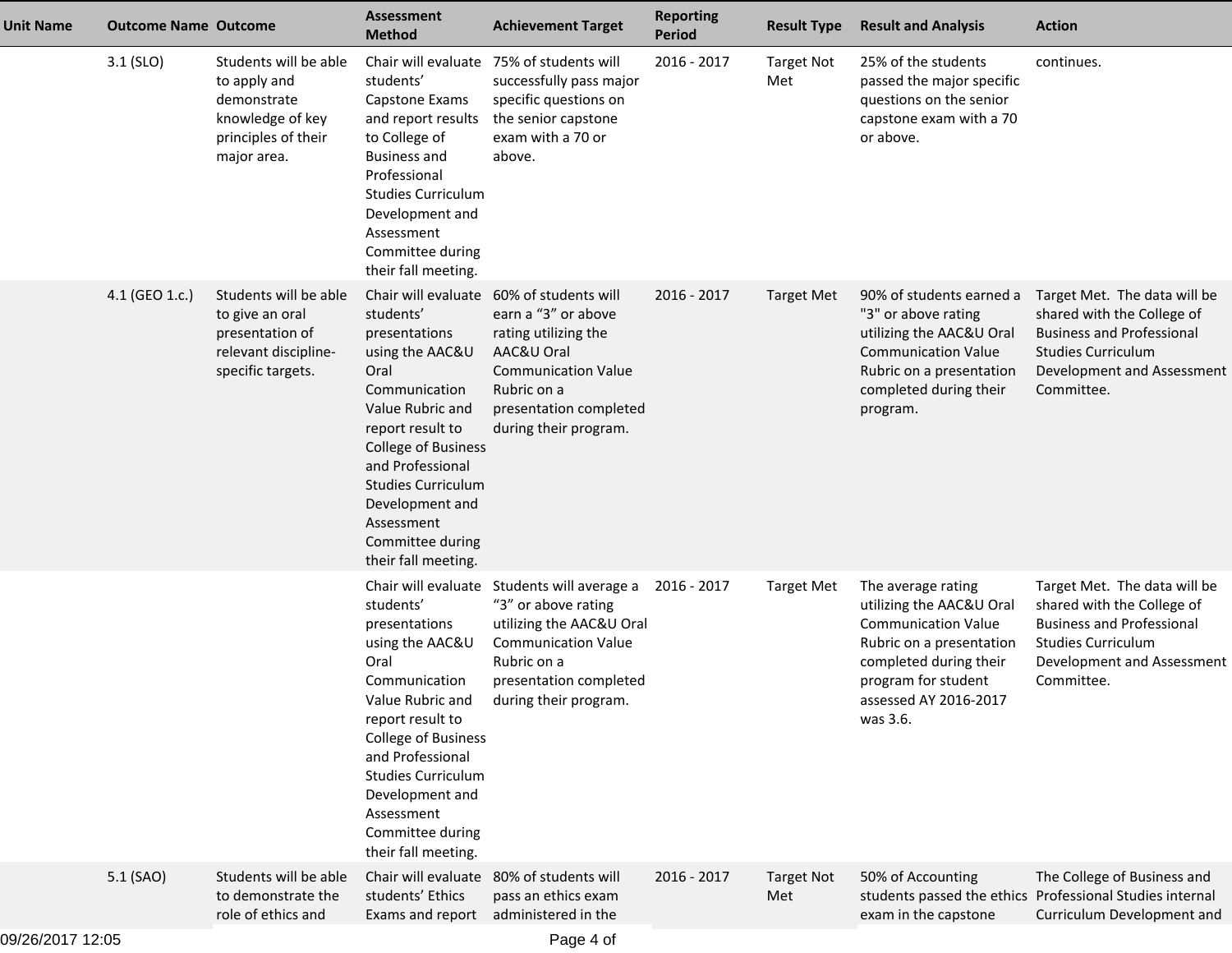| <b>Unit Name</b>                                                                              | <b>Outcome Name Outcome</b> |                                                                                                                                                                        | <b>Assessment</b><br><b>Method</b>                                                                                                                             | <b>Achievement Target</b>                                                                                                  | <b>Reporting</b><br>Period | <b>Result Type</b>       | <b>Result and Analysis</b>                                                           | <b>Action</b>                                                                                                                                                                                                                                                                                                                                                                                                                                                                                                                                                                                                                                                                                                                                                                                                                                                                                                                                                                                                                                                                                                                                                                                   |
|-----------------------------------------------------------------------------------------------|-----------------------------|------------------------------------------------------------------------------------------------------------------------------------------------------------------------|----------------------------------------------------------------------------------------------------------------------------------------------------------------|----------------------------------------------------------------------------------------------------------------------------|----------------------------|--------------------------|--------------------------------------------------------------------------------------|-------------------------------------------------------------------------------------------------------------------------------------------------------------------------------------------------------------------------------------------------------------------------------------------------------------------------------------------------------------------------------------------------------------------------------------------------------------------------------------------------------------------------------------------------------------------------------------------------------------------------------------------------------------------------------------------------------------------------------------------------------------------------------------------------------------------------------------------------------------------------------------------------------------------------------------------------------------------------------------------------------------------------------------------------------------------------------------------------------------------------------------------------------------------------------------------------|
|                                                                                               | 5.1 (SAO)                   | understand the<br>implications of their<br>actions on<br>themselves, their<br>colleagues, their<br>profession, the<br>business community<br>and society as a<br>whole. | results to College<br>of Business and<br>Professional<br><b>Studies Curriculum</b><br>Development and<br>Assessment<br>Committee during<br>their fall meeting. | capstone course with a<br>70 or above.                                                                                     | 2016 - 2017                | <b>Target Not</b><br>Met |                                                                                      | course with a 70 or above. Assessment Committee made<br>a recommendation to include<br>more ethics based topics in<br>courses. In addition, the<br>College of Business and<br>Professional Studies now<br>requires all students who are<br>in our "gateway" courses to<br>complete and pass at the<br>100% level an Academic<br>Integrity module to improve<br>ethical behavior in our<br>students. This module was<br>implemented in the past five<br>years. The College of Business<br>and Professional Studies<br>internal Curriculum<br>Development and Assessment<br>Committee will continue to<br>collect and analyze this data<br>to see if changes in the<br>curriculum and the<br>incorporation of the Academic<br>Integrity module improve the<br>graduating seniors' ethics<br>exam results. Also, we now<br>have four years of trend data<br>broken down by major. This<br>data will be shared with the<br>College of Business and<br>Professional Studies internal<br>Curriculum Development and<br>Assessment Committee to<br>determine if more ethics<br>instruction can or should be<br>implemented in the areas<br>where the greatest levels of<br>deficiencies have occurred. |
| Program -<br><b>Business</b><br>Administration<br>(including<br>Minors and<br>Certificates) - | $1.1$ (SLO)                 | Students will be able<br>to demonstrate a<br>breadth of business<br>knowledge across key<br>assessment indicators<br>(e.g. accounting,                                 | students'<br>Capstone Exams<br>and report results<br>to College of<br><b>Business and</b>                                                                      | Chair will evaluate 60% of students will<br>score 70 or greater on<br>the BAS Business<br>Administration<br>Capstone Exam. | 2016 - 2017                | <b>Target Not</b><br>Met | students and 83% of MIS<br>students scored 70 or<br>greater on the Capstone<br>Exam. | 42.1% of General Business The programmatic capstone<br>assessment exams were<br>adjusted this academic year to<br>be more inline with SLOs for<br>each<br>major. Since this is the first                                                                                                                                                                                                                                                                                                                                                                                                                                                                                                                                                                                                                                                                                                                                                                                                                                                                                                                                                                                                        |

economics,

Professional

BAS {2016-

Please note these data

year the exam has been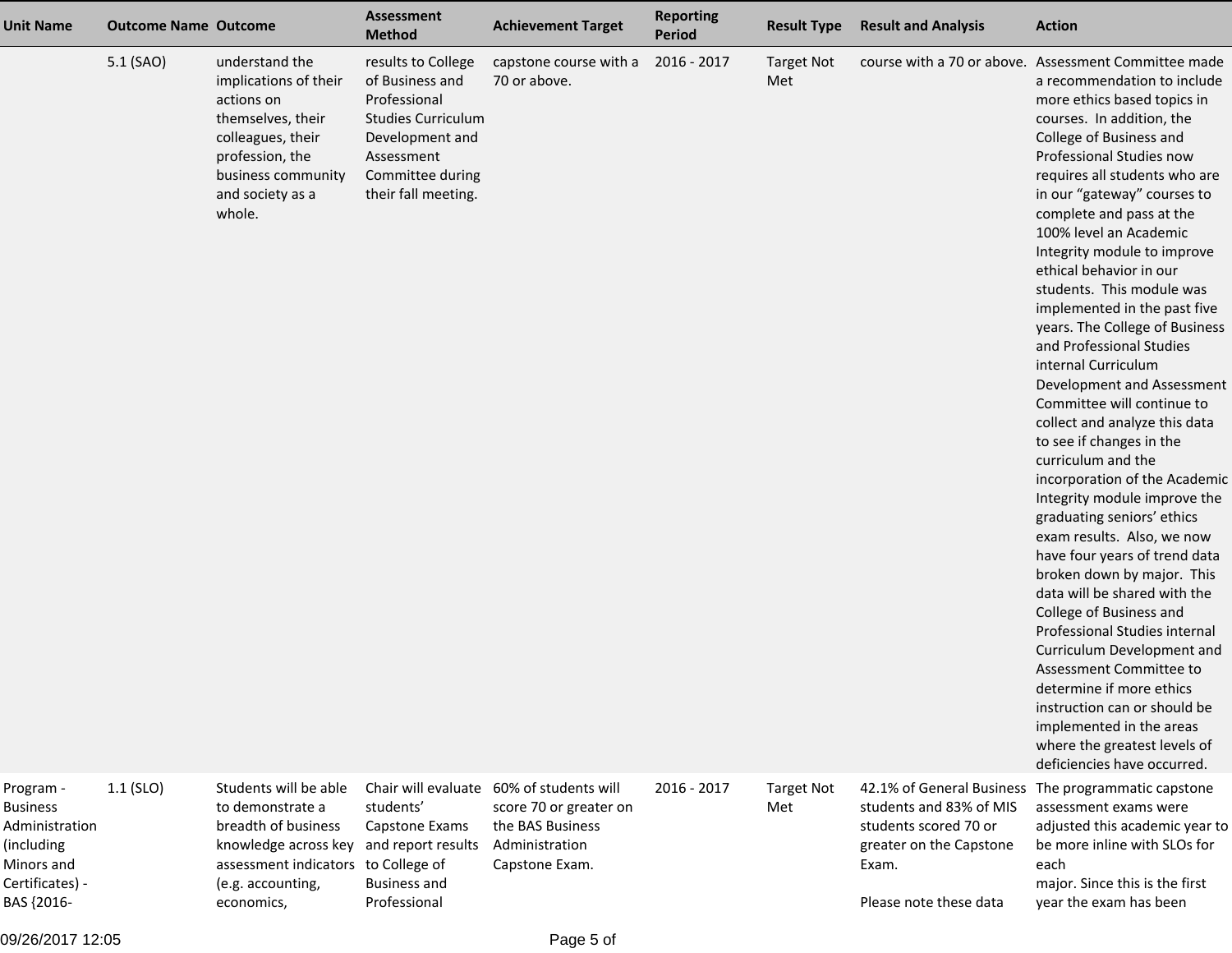| <b>Unit Name</b> | <b>Outcome Name Outcome</b> |                                                                                                                                                      | <b>Assessment</b><br><b>Method</b>                                                                                                                                                                                       | <b>Achievement Target</b>                                                                                                                                                       | <b>Reporting</b><br><b>Period</b> | <b>Result Type</b>       | <b>Result and Analysis</b>                                                                                                                                                                                                                                                                                                                                                                                                                                                                                                                                                                                                                                                                                                            | <b>Action</b>                                                                                                                                                                                                                                                        |
|------------------|-----------------------------|------------------------------------------------------------------------------------------------------------------------------------------------------|--------------------------------------------------------------------------------------------------------------------------------------------------------------------------------------------------------------------------|---------------------------------------------------------------------------------------------------------------------------------------------------------------------------------|-----------------------------------|--------------------------|---------------------------------------------------------------------------------------------------------------------------------------------------------------------------------------------------------------------------------------------------------------------------------------------------------------------------------------------------------------------------------------------------------------------------------------------------------------------------------------------------------------------------------------------------------------------------------------------------------------------------------------------------------------------------------------------------------------------------------------|----------------------------------------------------------------------------------------------------------------------------------------------------------------------------------------------------------------------------------------------------------------------|
| 2017             | $1.1$ (SLO)                 | management,<br>quantitative business<br>analysis, finance,<br>marketing, legal and<br>environment,<br>information systems,<br>international issues). | Development and<br>Assessment<br>Committee during<br>their fall meeting.                                                                                                                                                 | Studies Curriculum 60% of students will<br>score 70 or greater on<br>the BAS Business<br>Administration<br>Capstone Exam.                                                       | 2016 - 2017                       | <b>Target Not</b><br>Met | contain both BS and BAS<br>students since both are<br>administered the exam.<br>52% of all students met<br>target, not 60%.                                                                                                                                                                                                                                                                                                                                                                                                                                                                                                                                                                                                           | administered, the results of<br>the exam will be shared with<br>the College of Business and<br><b>Professional Studies</b><br>Curriculum Development and<br>Assessment Committee and<br>results will continue to be<br>monitored to see if these<br>trends continue. |
|                  |                             |                                                                                                                                                      | students' pretest<br>and posttest<br>scores and report<br>results to College<br>of Business and<br>Professional<br><b>Studies Curriculum</b><br>Development and<br>Assessment<br>Committee during<br>their fall meeting. | Chair will evaluate Students in selected<br>business core course(s)<br>will improve scores<br>from embedded pretest<br>assessment to<br>embedded posttest<br>assessment by 20%. | 2016 - 2017                       | Target Met               | - 29% of students<br>successfully answered<br>questions correctly<br>Post Test Results - 86% of Assessment<br>students successfully<br>answered questions<br>correctly<br>Increase of 57%<br>ACC 212 - Pre-Test Results<br>- 33% of students<br>successfully answered<br>questions correctly<br>Post-Test Results - 88% of<br>students successfully<br>answered questions<br>correctly<br>Increase of 55%<br>EC 201 - Pre-Test Results -<br>32% of students<br>successfully answered<br>questions correctly<br>Post - Test Results - 70%<br>of students successfully<br>answered questions<br>correctly<br>Increase of 38%<br>Please note that these<br>results include both BS<br>and BAS students since<br>both take these courses. | ACC 211 - Pre-Test Results Target met. The results will be<br>reported to the College of<br><b>Business and Professional</b><br>Studies' Curriculum and<br>Committee.                                                                                                |
|                  | 1.2 (PO 4.d.)               | Students will be able<br>to pursue                                                                                                                   | Chair will evaluate<br>and report the                                                                                                                                                                                    | 75% of students<br>participating in the                                                                                                                                         | 2016 - 2017                       | <b>Target Met</b>        | 77% of participants in the<br><b>Graduation Exit Survey</b>                                                                                                                                                                                                                                                                                                                                                                                                                                                                                                                                                                                                                                                                           | Target met. The results will<br>be reported to the College of                                                                                                                                                                                                        |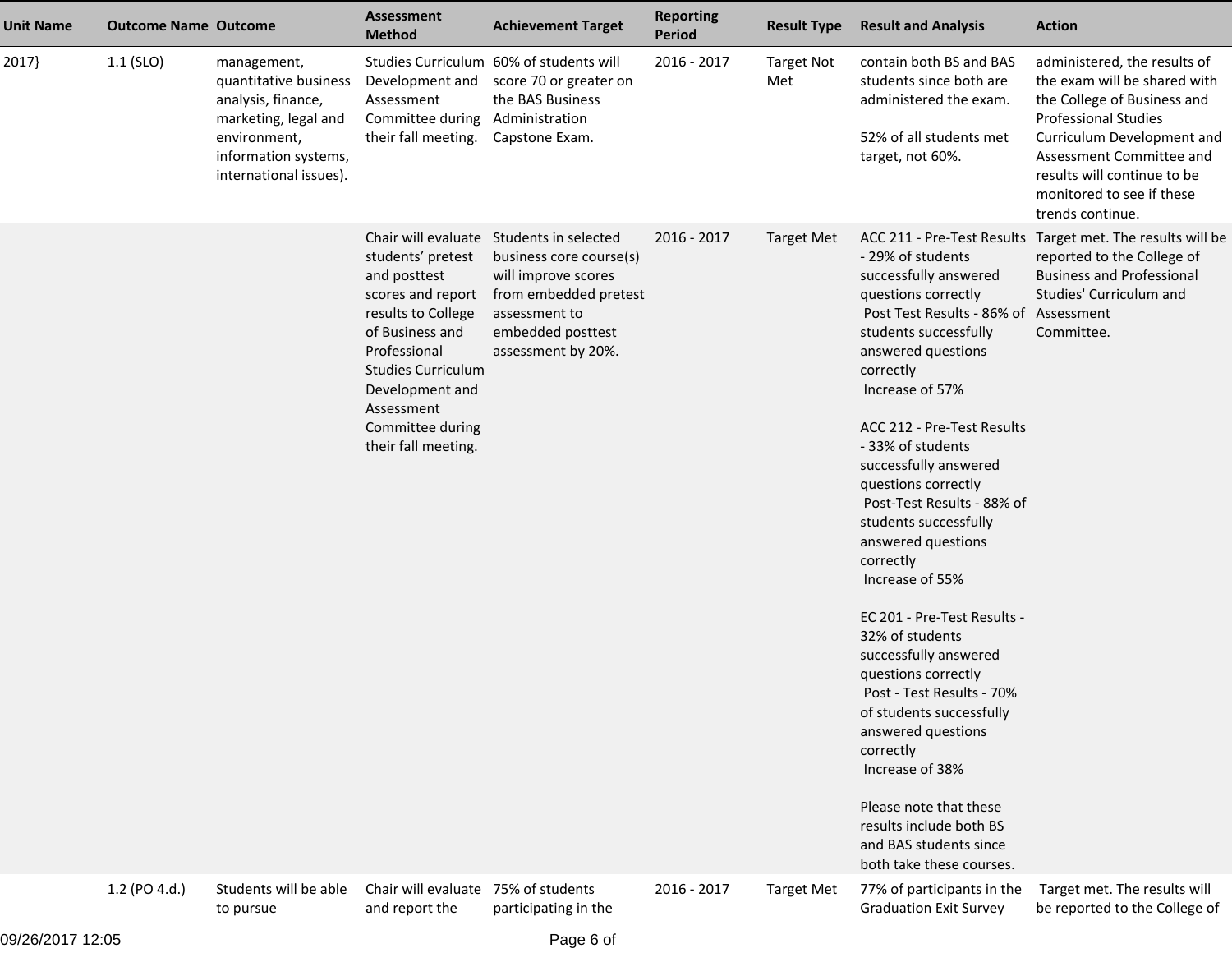| <b>Unit Name</b> | <b>Outcome Name Outcome</b> |                                                                                       | <b>Assessment</b><br><b>Method</b>                                                                                                                                                                                                          | <b>Achievement Target</b>                                                                                                                                                                                                                                   | <b>Reporting</b><br><b>Period</b> | <b>Result Type</b> | <b>Result and Analysis</b>                                                                                                                                                                                                                                                                                                                                                                           | <b>Action</b>                                                                                                                                            |
|------------------|-----------------------------|---------------------------------------------------------------------------------------|---------------------------------------------------------------------------------------------------------------------------------------------------------------------------------------------------------------------------------------------|-------------------------------------------------------------------------------------------------------------------------------------------------------------------------------------------------------------------------------------------------------------|-----------------------------------|--------------------|------------------------------------------------------------------------------------------------------------------------------------------------------------------------------------------------------------------------------------------------------------------------------------------------------------------------------------------------------------------------------------------------------|----------------------------------------------------------------------------------------------------------------------------------------------------------|
|                  | 1.2 (PO 4.d.)               | opportunities in<br>graduate education<br>and/or employment<br>opportunities.         | <b>Graduation Exit</b><br>Survey results to<br>and Professional<br>Studies Curriculum employment.<br>Development and<br>Assessment<br>Committee during<br>their fall meeting.                                                               | <b>Graduation Exit Survey</b><br>will state that their<br>College of Business education adequately<br>prepared them for                                                                                                                                     | 2016 - 2017                       | <b>Target Met</b>  | indicated that their<br>education adequately<br>prepared them for<br>employment. It should be Committee.<br>noted that 19 % neither<br>agreed nor disagreed and<br>only 2 respondents either<br>disagreed or strongly<br>disagreed and 1 chose not<br>to answer.<br>Please note this data<br>contains both BS and BAS<br>students since this survey<br>is administered to all<br>graduating seniors. | <b>Business and Professional</b><br>Studies' Curriculum and<br>Assessment                                                                                |
|                  |                             |                                                                                       | Chair will evaluate 75% of students<br>and report the<br><b>Graduation Exit</b><br>Survey results to<br>and Professional<br>Studies Curriculum immediately upon<br>Development and<br>Assessment<br>Committee during<br>their fall meeting. | participating in the<br><b>Graduation Exit Survey</b><br>will state they have<br>College of Business already secured plans<br>for gainful employment<br>graduation.                                                                                         | 2016 - 2017                       | <b>Target Met</b>  | 70 % of student surveyed<br>on the Graduation Exit<br>Survey indicated that they<br>were employed full time<br>while 20% indicated part-<br>time employment. Only<br>5% indicated that they<br>were not employed but<br>looking.<br>Please note - This data<br>contains both BS and BAS<br>students since all<br>graduating seniors are<br>administered the exit<br>survey.                          | Target met. The results will be<br>reported to the College of<br><b>Business and Professional</b><br>Studies' Curriculum and<br>Assessment<br>Committee. |
|                  | $2.1$ (SLO)                 | Students will be able<br>to craft written<br>reports specific to<br>their discipline. | students' writing<br>the Business<br>report results to<br>and Professional<br><b>Studies Curriculum</b><br>Development and<br>Assessment<br>Committee during<br>their fall meeting.                                                         | Chair will evaluate 60% of students will<br>earn a "satisfactory"<br>assignments using rating or above on a<br>writing assignment<br>Writing Rubric and completed during a<br>junior-level course on<br>College of Business the Business Writing<br>Rubric. | 2016 - 2017                       | Inconclusive       | Due to these results not<br>being available at the time available at the time of<br>of reporting, they will be<br>included in the AY 2017-<br>2018 report.                                                                                                                                                                                                                                           | Due to these results not being<br>reporting, they will be<br>included in the AY 2017-2018<br>report.                                                     |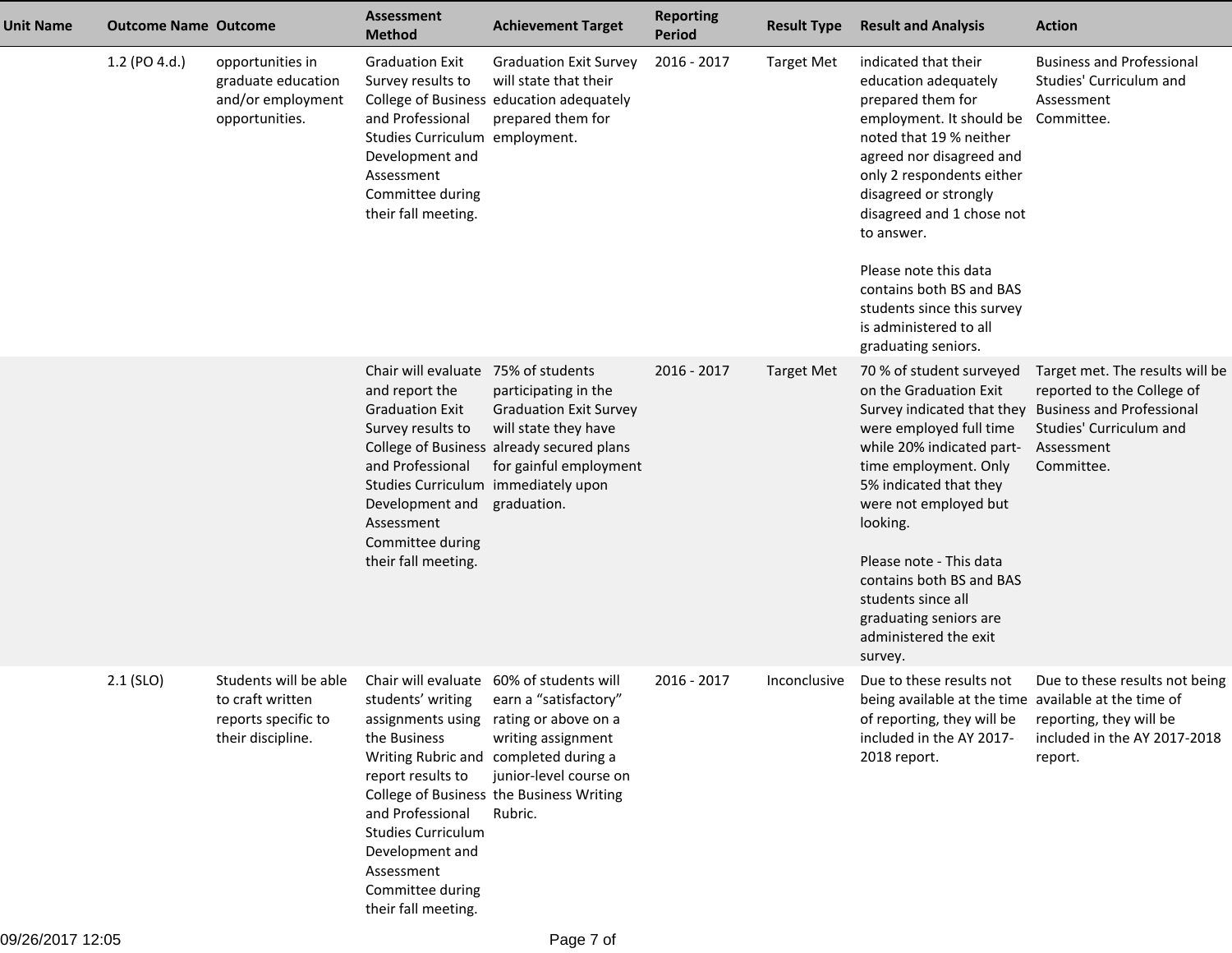| Unit Name | <b>Outcome Name Outcome</b> |                                                                                                                                 | <b>Assessment</b><br><b>Method</b>                                                                                                                                                                                 | <b>Achievement Target</b>                                                                                                                                                                                                                 | <b>Reporting</b><br><b>Period</b> | <b>Result Type</b>       | <b>Result and Analysis</b>                                                                                                                                                                                                                                                                                                                                                                                                                           | <b>Action</b>                                                                                                                                                                                                                                                                                                                                                                                                                                                    |
|-----------|-----------------------------|---------------------------------------------------------------------------------------------------------------------------------|--------------------------------------------------------------------------------------------------------------------------------------------------------------------------------------------------------------------|-------------------------------------------------------------------------------------------------------------------------------------------------------------------------------------------------------------------------------------------|-----------------------------------|--------------------------|------------------------------------------------------------------------------------------------------------------------------------------------------------------------------------------------------------------------------------------------------------------------------------------------------------------------------------------------------------------------------------------------------------------------------------------------------|------------------------------------------------------------------------------------------------------------------------------------------------------------------------------------------------------------------------------------------------------------------------------------------------------------------------------------------------------------------------------------------------------------------------------------------------------------------|
|           |                             |                                                                                                                                 | students' writing<br>assignments using<br>the Business<br>report results to<br>and Professional<br><b>Studies Curriculum</b><br>Development and<br>Assessment<br>Committee during<br>their fall meeting.           | Chair will evaluate 75% of students will<br>earn a "satisfactory"<br>rating or above on a<br>writing assignment<br>Writing Rubric and completed during a<br>senior-level course on<br>College of Business the Business Writing<br>Rubric. | 2016 - 2017                       | Inconclusive             | Due to these results not<br>being available at the time available at the time of<br>of reporting, they will be<br>included in the AY 2017-<br>2018 report.                                                                                                                                                                                                                                                                                           | Due to these results not being<br>reporting, they will be<br>included in the AY 2017-2018<br>report.                                                                                                                                                                                                                                                                                                                                                             |
|           | $3.1$ (SLO)                 | Students will be able<br>to apply and<br>demonstrate<br>knowledge of key<br>principles of their<br>concentration/minor<br>area. | students'<br>Capstone Exams<br>and report results<br>to College of<br><b>Business and</b><br>Professional<br><b>Studies Curriculum</b><br>Development and<br>Assessment<br>Committee during<br>their fall meeting. | Chair will evaluate 75% of students will<br>successfully pass<br>concentration/minor<br>specific questions on<br>the senior capstone<br>exam with a 70 or<br>above.                                                                       | 2016 - 2017                       | <b>Target Not</b><br>Met | General Business 42.1 %<br>of the students tested<br>passed the major specific<br>questions of the<br>capstone exam with a 70<br>or above.<br>MIS 83 % of the students<br>tested passed the major<br>specific questions of the<br>capstone exam<br>with a 70 or above.<br>Please note this data<br>contains both BS and BAS<br>since both students take<br>the concentration exam<br>for these areas.<br>52% of all students met<br>target, not 75%. | The programmatic capstone<br>assessment exams were<br>adjusted this academic year to<br>be more inline with SLOs for<br>each<br>major. Since this is the first<br>year the exam has been<br>administered, the results of<br>the exam will be shared with<br>the College of Business and<br><b>Professional Studies</b><br>Curriculum Development and<br>Assessment Committee and<br>results will continue to be<br>monitored to see if these<br>trends continue. |
|           | 4.1 (GEO 1.c.)              | Students will be able<br>to give an oral<br>presentation of<br>relevant discipline-<br>specific targets.                        | students'<br>presentations<br>using the AAC&U<br>Oral<br>Communication<br>Value Rubric and<br>report results to<br><b>College of Business</b><br>and Professional<br><b>Studies Curriculum</b>                     | Chair will evaluate 60% of students will<br>earn a "3" or above<br>rating utilizing the<br>AAC&U Oral<br><b>Communication Value</b><br>Rubric on a<br>presentation completed<br>during their program.                                     | 2016 - 2017                       | <b>Target Met</b>        | 90% of students earned a<br>"3" or above rating<br>utilizing the AAC&U Oral<br><b>Communication Value</b><br>Rubric on a presentation<br>completed during their<br>program.<br>Please note, this data<br>contains both BAS and BS<br>students since both are in                                                                                                                                                                                      | Target Met. The data will be<br>shared with the College of<br><b>Business and Professional</b><br><b>Studies Curriculum</b><br>Development and Assessment<br>Committee.                                                                                                                                                                                                                                                                                          |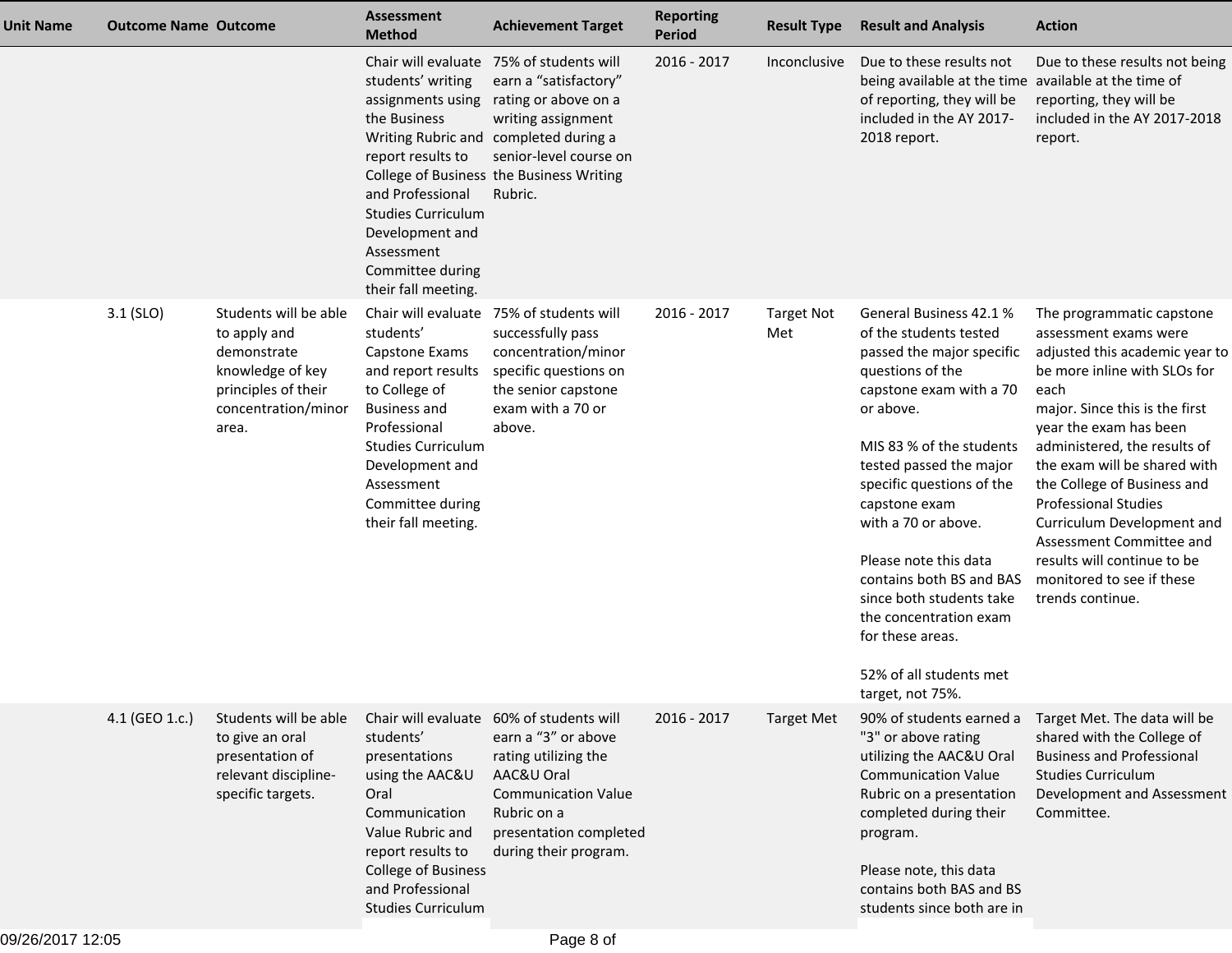| <b>Unit Name</b> | <b>Outcome Name Outcome</b> |                                                                                                                                                                                                                                             | <b>Assessment</b><br><b>Method</b>                                                                                                                                                                                                                                                                | <b>Achievement Target</b>                                                                                                                                                         | <b>Reporting</b><br><b>Period</b> | <b>Result Type</b>       | <b>Result and Analysis</b>                                                                                                                                                                                                                                                                                                         | <b>Action</b>                                                                                                                                                                                                                                                                                                                                                                                                                                                                                                                                                                                                                                                           |
|------------------|-----------------------------|---------------------------------------------------------------------------------------------------------------------------------------------------------------------------------------------------------------------------------------------|---------------------------------------------------------------------------------------------------------------------------------------------------------------------------------------------------------------------------------------------------------------------------------------------------|-----------------------------------------------------------------------------------------------------------------------------------------------------------------------------------|-----------------------------------|--------------------------|------------------------------------------------------------------------------------------------------------------------------------------------------------------------------------------------------------------------------------------------------------------------------------------------------------------------------------|-------------------------------------------------------------------------------------------------------------------------------------------------------------------------------------------------------------------------------------------------------------------------------------------------------------------------------------------------------------------------------------------------------------------------------------------------------------------------------------------------------------------------------------------------------------------------------------------------------------------------------------------------------------------------|
|                  | 4.1 (GEO 1.c.)              | Students will be able<br>to give an oral<br>presentation of<br>relevant discipline-<br>specific targets.                                                                                                                                    | Development and<br>Assessment<br>Committee during<br>their fall meeting.                                                                                                                                                                                                                          | 60% of students will<br>earn a "3" or above<br>rating utilizing the<br>AAC&U Oral<br><b>Communication Value</b><br>Rubric on a<br>presentation completed<br>during their program. | 2016 - 2017                       | <b>Target Met</b>        | the courses where this<br>data is collected.                                                                                                                                                                                                                                                                                       | Target Met. The data will be<br>shared with the College of<br><b>Business and Professional</b><br><b>Studies Curriculum</b><br>Development and Assessment<br>Committee.                                                                                                                                                                                                                                                                                                                                                                                                                                                                                                 |
|                  |                             |                                                                                                                                                                                                                                             | Chair will evaluate<br>students'<br>presentations<br>using the AAC&U<br>Oral<br>Communication<br>Value Rubric and<br>report results to<br><b>College of Business</b><br>and Professional<br><b>Studies Curriculum</b><br>Development and<br>Assessment<br>Committee during<br>their fall meeting. | Students will average a<br>"3" or above rating<br>utilizing the AAC&U Oral<br><b>Communication Value</b><br>Rubric on a<br>presentation completed<br>during their program.        | 2016 - 2017                       | <b>Target Met</b>        | The average rating<br>utilizing the AAC&U Oral<br><b>Communication Value</b><br>Rubric on a presentation<br>completed during their<br>program for student<br>assessed AY 2016-2017<br>was 3.6.<br>Please note, this data<br>contains both BAS and BS<br>students since both are in<br>the courses where this<br>data is collected. | Target Met. The data will be<br>shared with the College of<br><b>Business and Professional</b><br><b>Studies Curriculum</b><br>Development and<br>Assessment Committee.                                                                                                                                                                                                                                                                                                                                                                                                                                                                                                 |
|                  | 5.1 (SAO)                   | Students will be able<br>to demonstrate the<br>role of ethics and<br>understand the<br>implications of their<br>actions on<br>themselves, their<br>colleagues, their<br>profession, the<br>business community<br>and society as a<br>whole. | Chair will evaluate<br>students' Ethics<br>Exams and report<br>results to College<br>of Business and<br>Professional<br><b>Studies Curriculum</b><br>Development and<br>Assessment<br>Committee during<br>their fall meeting.                                                                     | 80% of students will<br>pass an ethics exam<br>administered in the<br>capstone course with a<br>70 or above.                                                                      | 2016 - 2017                       | <b>Target Not</b><br>Met | 53% of General Business<br>Exam with a 70 or above<br>47% of MIS students<br>passed the Ethics Exam<br>with a 70 or above.<br>Please note this data<br>contains both BAS and BS<br>students since both are<br>administered the Ethics<br>exam.                                                                                     | The College of Business and<br>students passed the Ethics Professional Studies internal<br>Curriculum Development and<br>Assessment Committee made<br>a<br>recommendation to include<br>more ethics based topics in<br>courses. In addition, the<br>College of Business and<br>Professional Studies now<br>requires all students who are<br>in our "gateway" courses to<br>complete and pass at the<br>100% level an Academic<br>Integrity module to improve<br>ethical behavior in our<br>students. This module was<br>implemented in the past five<br>years. The College of Business<br>and Professional Studies<br>internal Curriculum<br>Development and Assessment |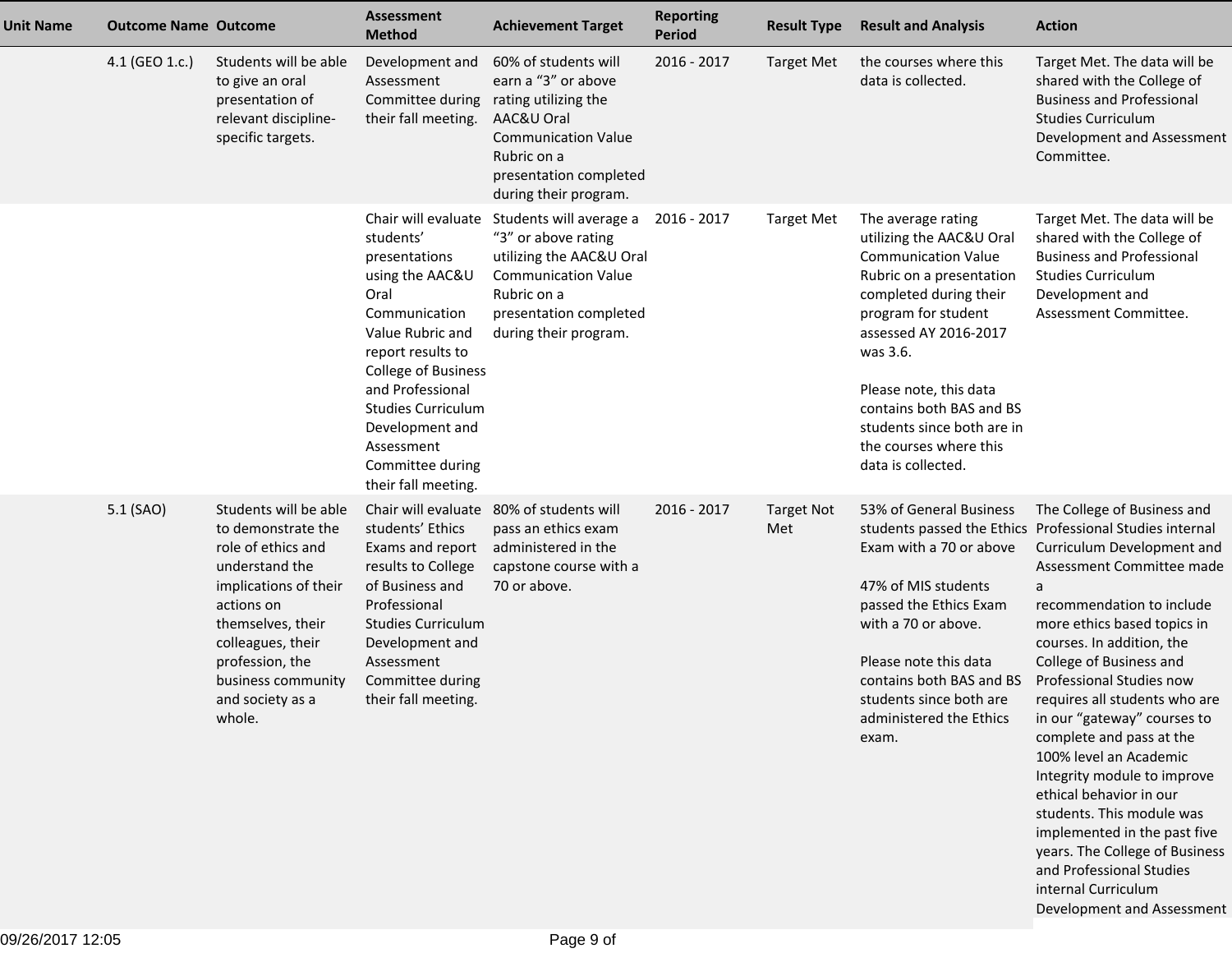| <b>Unit Name</b>                                                                                                | <b>Outcome Name Outcome</b> |                                                                                                                                                                                                                                                                                                                                                   | <b>Assessment</b><br><b>Method</b>                                                                                                                                                                                            | <b>Achievement Target</b>                                                                                                                                                           | <b>Reporting</b><br><b>Period</b> | <b>Result Type</b>       | <b>Result and Analysis</b>                                                                                                                                                                                                                                                                                                                                                                                                                                                                                                                                            | <b>Action</b>                                                                                                                                                                                                                                                                                                                                                                                                                                                                                                                                                                                 |
|-----------------------------------------------------------------------------------------------------------------|-----------------------------|---------------------------------------------------------------------------------------------------------------------------------------------------------------------------------------------------------------------------------------------------------------------------------------------------------------------------------------------------|-------------------------------------------------------------------------------------------------------------------------------------------------------------------------------------------------------------------------------|-------------------------------------------------------------------------------------------------------------------------------------------------------------------------------------|-----------------------------------|--------------------------|-----------------------------------------------------------------------------------------------------------------------------------------------------------------------------------------------------------------------------------------------------------------------------------------------------------------------------------------------------------------------------------------------------------------------------------------------------------------------------------------------------------------------------------------------------------------------|-----------------------------------------------------------------------------------------------------------------------------------------------------------------------------------------------------------------------------------------------------------------------------------------------------------------------------------------------------------------------------------------------------------------------------------------------------------------------------------------------------------------------------------------------------------------------------------------------|
|                                                                                                                 | 5.1 (SAO)                   | Students will be able<br>to demonstrate the<br>role of ethics and<br>understand the<br>implications of their<br>actions on<br>themselves, their<br>colleagues, their<br>profession, the<br>business community<br>and society as a<br>whole.                                                                                                       | Chair will evaluate<br>students' Ethics<br>Exams and report<br>results to College<br>of Business and<br>Professional<br><b>Studies Curriculum</b><br>Development and<br>Assessment<br>Committee during<br>their fall meeting. | 80% of students will<br>pass an ethics exam<br>administered in the<br>capstone course with a<br>70 or above.                                                                        | 2016 - 2017                       | <b>Target Not</b><br>Met | 53% of General Business<br>students passed the Ethics continue to collect and<br>Exam with a 70 or above<br>47% of MIS students<br>passed the Ethics Exam<br>with a 70 or above.<br>Please note this data<br>contains both BAS and BS<br>students since both are<br>administered the Ethics<br>exam.                                                                                                                                                                                                                                                                  | Committee will<br>analyze this data to see if<br>changes in the curriculum and<br>the incorporation of the<br>Academic Integrity module<br>improve the graduating<br>seniors' ethics exam results.<br>Also, we now have four years<br>of trend data<br>broken down by major. This<br>data will be shared with the<br>College of Business and<br>Professional Studies internal<br>Curriculum Development and<br>Assessment Committee to<br>determine if more ethics<br>instruction can or should be<br>implemented in the areas<br>where the greatest levels of<br>deficiencies have occurred. |
| Program -<br><b>Business</b><br>Administration<br>(including<br>Minors and<br>Certificates) -<br>BS {2016-2017} | $1.1$ (SLO)                 | Students will be able<br>to demonstrate a<br>breadth of business<br>knowledge across key indicators' means<br>assessment indicators and report results<br>(e.g. accounting,<br>economics,<br>management,<br>quantitative business<br>analysis, finance,<br>marketing, legal and<br>environment,<br>information systems,<br>international issues). | Chair will evaluate<br>students' 9<br>assessment<br>to College of<br><b>Business and</b><br>Professional<br>Studies Curriculum indicators.<br>Development and<br>Assessment<br>Committee during<br>their fall meeting.        | The mean for all<br>business students taking<br>the Peregrine<br>assessment instrument<br>will be a score at or<br>above the national<br>mean on each of the<br>nine key assessment | 2016 - 2017                       | <b>Target Not</b><br>Met | General Business majors<br>did not score at or above<br>the national mean on 6 of<br>the 9 key indicators.<br><b>Health Care Management</b><br>majors did not score at or<br>above the national mean<br>on 5 of the 9 key<br>indicators.<br><b>Human Resources</b><br>Management majors did<br>not score at or above the<br>national mean on 8 of the necessary or if we wish to<br>9 key indicators.<br>Management majors did<br>not score at or above the<br>national mean on 8 of the<br>9 key indicators.<br>MIS majors did not score<br>at or above the national | The results of the national<br>benchmarking exam will be<br>shared with the College of<br><b>Business and Professional</b><br><b>Studies Curriculum</b><br>Development and Assessment<br>Committee. Since the<br>students did not score at or<br>above the nation mean on the<br>national benchmarking exam<br>for all of the 9 key indicators,<br>the results will be discussed to<br>see if the group believes that<br>curricular adjustments are<br>collect more data before<br>making a determination.                                                                                    |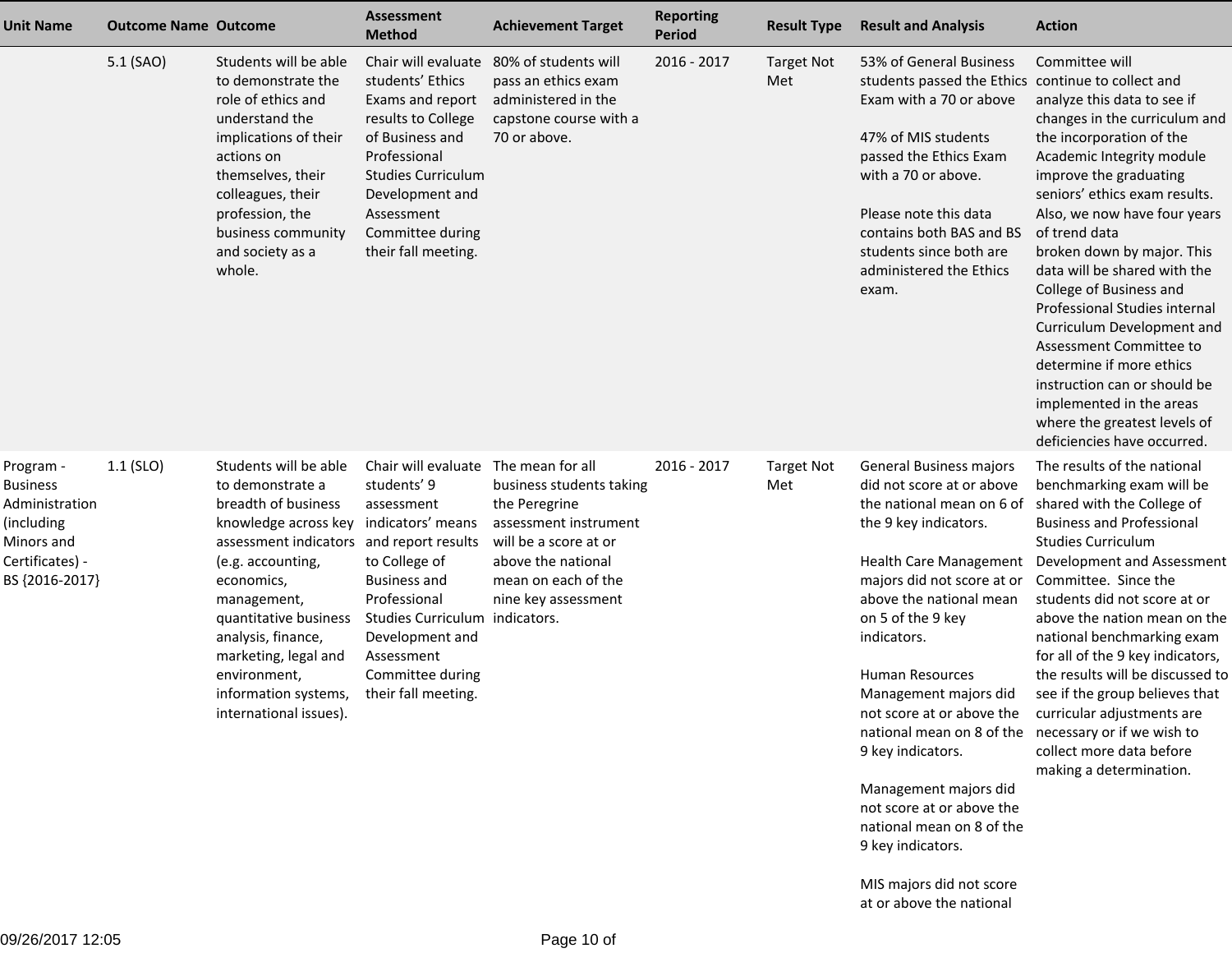| <b>Unit Name</b>                                                                                                | <b>Outcome Name Outcome</b> |                                                                                                                                                                                                                                                                                                                                 | <b>Assessment</b><br><b>Method</b>                                                                                                                                                                                                                    | <b>Achievement Target</b>                                                                                                                                                           | <b>Reporting</b><br>Period | <b>Result Type</b>       | <b>Result and Analysis</b>                                                                                                                                                                                                                                                                                                                                                                                                                                                                                                                                                                                                        | <b>Action</b>                                                                                                                                                                                                                                                                                                                                                                                                                                                                                                                            |
|-----------------------------------------------------------------------------------------------------------------|-----------------------------|---------------------------------------------------------------------------------------------------------------------------------------------------------------------------------------------------------------------------------------------------------------------------------------------------------------------------------|-------------------------------------------------------------------------------------------------------------------------------------------------------------------------------------------------------------------------------------------------------|-------------------------------------------------------------------------------------------------------------------------------------------------------------------------------------|----------------------------|--------------------------|-----------------------------------------------------------------------------------------------------------------------------------------------------------------------------------------------------------------------------------------------------------------------------------------------------------------------------------------------------------------------------------------------------------------------------------------------------------------------------------------------------------------------------------------------------------------------------------------------------------------------------------|------------------------------------------------------------------------------------------------------------------------------------------------------------------------------------------------------------------------------------------------------------------------------------------------------------------------------------------------------------------------------------------------------------------------------------------------------------------------------------------------------------------------------------------|
| Program -<br><b>Business</b><br>Administration<br>(including<br>Minors and<br>Certificates) -<br>BS {2016-2017} | $1.1$ (SLO)                 | Students will be able<br>to demonstrate a<br>breadth of business<br>knowledge across key<br>assessment indicators and report results<br>(e.g. accounting,<br>economics,<br>management,<br>quantitative business<br>analysis, finance,<br>marketing, legal and<br>environment,<br>information systems,<br>international issues). | Chair will evaluate<br>students' 9<br>assessment<br>indicators' means<br>to College of<br><b>Business and</b><br>Professional<br>Studies Curriculum indicators.<br>Development and<br>Assessment<br>Committee during<br>their fall meeting.           | The mean for all<br>business students taking<br>the Peregrine<br>assessment instrument<br>will be a score at or<br>above the national<br>mean on each of the<br>nine key assessment | 2016 - 2017                | <b>Target Not</b><br>Met | mean on 8 of the 9 key<br>indicators.<br>MKT majors did not score<br>at or above the national<br>mean on 9 of the 9 key<br>indicators.                                                                                                                                                                                                                                                                                                                                                                                                                                                                                            | The results of the national<br>benchmarking exam will be<br>shared with the College of<br><b>Business and Professional</b><br><b>Studies Curriculum</b><br>Development and Assessment<br>Committee. Since the<br>students did not score at or<br>above the nation mean on the<br>national benchmarking exam<br>for all of the 9 key indicators,<br>the results will be discussed to<br>see if the group believes that<br>curricular adjustments are<br>necessary or if we wish to<br>collect more data before<br>making a determination. |
|                                                                                                                 |                             |                                                                                                                                                                                                                                                                                                                                 | Chair will evaluate All MUW Business<br>students'<br>Peregrine<br>and report results<br>to College of<br><b>Business and</b><br>Professional<br><b>Studies Curriculum</b><br>Development and<br>Assessment<br>Committee during<br>their fall meeting. | students will score in<br>the National Average<br>Assessment scores Range or better on the<br>Peregrine assessment<br>instrument.                                                   | 2016 - 2017                | <b>Target Not</b><br>Met | The General Business<br>overall National Average<br>Range and below the<br><b>ACBSP Region 3 (our</b><br>region) on the Peregrine<br>Assessment Instrument.<br>See attached spreadsheet<br>for results analysis. The<br>average overall score was<br>47.8 and the national<br>mean was 51.9 and the<br>ACBSP Region 3 mean was curricular adjustments are<br>51.8.<br>The Health Care<br>Management students<br>scored below the overall<br>National Average Range<br>and below the ACBSP<br>Region 3 (our region) on<br>the Peregrine Assessment<br>Instrument. See attached<br>spreadsheet for results<br>analysis. The average | The results of the national<br>students scored below the benchmarking exam will be<br>shared with the College of<br><b>Business and Professional</b><br><b>Studies Curriculum</b><br>Development and Assessment<br>Committee. Since the<br>students did not score at or<br>above the nation mean on the<br>national benchmarking exam,<br>the results will be discussed to<br>see if the group believes that<br>necessary or if we wish to<br>collect more data before<br>making a determination.                                        |

 overall score was 51.0 andthe national mean was51.9 and the ACBSP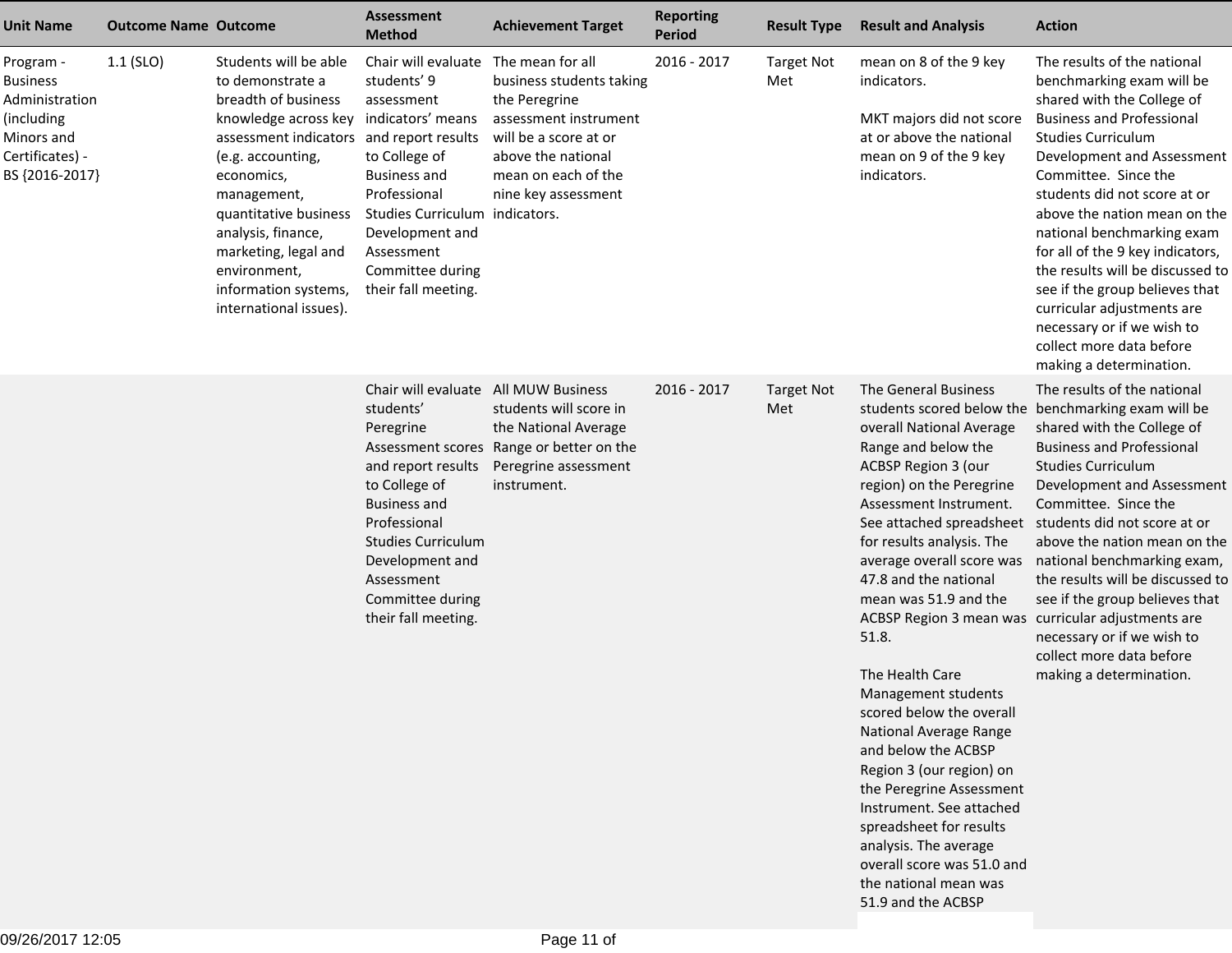| <b>Unit Name</b> | <b>Outcome Name Outcome</b> | <b>Assessment</b><br><b>Method</b>                                                                                                                                                                                                                    | <b>Achievement Target</b>                                                                                                         | <b>Reporting</b><br>Period | <b>Result Type</b>       | <b>Result and Analysis</b>                                                                                                                                                                                                                                                                                                                                                                                                                                                                                                                                                                                                                                                                                                                                                                                                                                                                                                                                                                                                                                                                                    | <b>Action</b>                                                                                                                                                                                                                                                                                                                                                                                                                                                                                    |
|------------------|-----------------------------|-------------------------------------------------------------------------------------------------------------------------------------------------------------------------------------------------------------------------------------------------------|-----------------------------------------------------------------------------------------------------------------------------------|----------------------------|--------------------------|---------------------------------------------------------------------------------------------------------------------------------------------------------------------------------------------------------------------------------------------------------------------------------------------------------------------------------------------------------------------------------------------------------------------------------------------------------------------------------------------------------------------------------------------------------------------------------------------------------------------------------------------------------------------------------------------------------------------------------------------------------------------------------------------------------------------------------------------------------------------------------------------------------------------------------------------------------------------------------------------------------------------------------------------------------------------------------------------------------------|--------------------------------------------------------------------------------------------------------------------------------------------------------------------------------------------------------------------------------------------------------------------------------------------------------------------------------------------------------------------------------------------------------------------------------------------------------------------------------------------------|
|                  |                             | Chair will evaluate All MUW Business<br>students'<br>Peregrine<br>and report results<br>to College of<br><b>Business and</b><br>Professional<br><b>Studies Curriculum</b><br>Development and<br>Assessment<br>Committee during<br>their fall meeting. | students will score in<br>the National Average<br>Assessment scores Range or better on the<br>Peregrine assessment<br>instrument. | 2016 - 2017                | <b>Target Not</b><br>Met | Region 3 mean was 51.8.<br>The Human Resources<br>Management students<br>scored below the overall<br>National Average Range<br>and below the ACBSP<br>Region 3 (our region) on<br>Instrument. See attached<br>spreadsheet for results<br>analysis. The average<br>overall score was 41.7 and curricular adjustments are<br>the national mean was<br>51.9 and the ACBSP<br>Region 3 mean was 51.8.<br>The MIS students scored<br>below the overall National<br>Average Range and below<br>the ACBSP Region 3 (our<br>region) on the Peregrine<br>Assessment Instrument.<br>See attached spreadsheet<br>for results analysis. The<br>average overall score was<br>39.2 and the national<br>mean was 51.9 and the<br>ACBSP Region 3 mean was<br>51.8.<br>The Management<br>students scored below the<br>overall National Average<br>Range and below the<br>ACBSP Region 3 (our<br>region) on the Peregrine<br>Assessment Instrument.<br>See attached spreadsheet<br>for results analysis. The<br>average overall score was<br>42.4 and the national<br>mean was 51.9 and the<br>ACBSP Region 3 mean was<br>51.8. | The results of the national<br>benchmarking exam will be<br>shared with the College of<br><b>Business and Professional</b><br><b>Studies Curriculum</b><br>Development and Assessment<br>Committee. Since the<br>students did not score at or<br>the Peregrine Assessment above the nation mean on the<br>national benchmarking exam,<br>the results will be discussed to<br>see if the group believes that<br>necessary or if we wish to<br>collect more data before<br>making a determination. |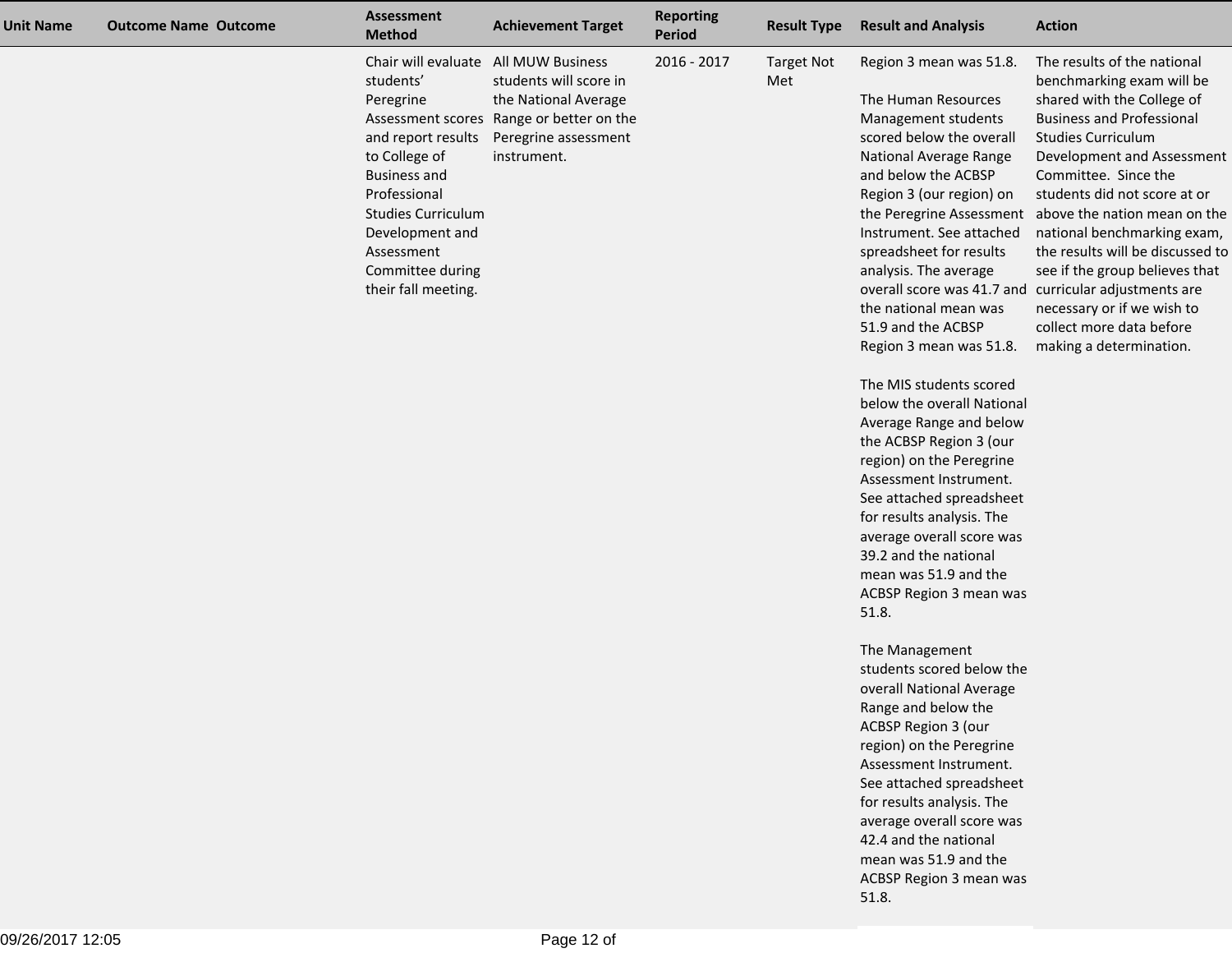| <b>Unit Name</b> | <b>Outcome Name Outcome</b> | <b>Assessment</b><br><b>Method</b>                                                                                                                                                                                                   | <b>Achievement Target</b>                                                                                                                                                       | <b>Reporting</b><br><b>Period</b> | <b>Result Type</b>       | <b>Result and Analysis</b>                                                                                                                                                                                                                                                                                                                                                                                                                                                                                                                                                                                                                                         | <b>Action</b>                                                                                                                                                                                                                                                                                                                                                                                                                                                                                                                    |
|------------------|-----------------------------|--------------------------------------------------------------------------------------------------------------------------------------------------------------------------------------------------------------------------------------|---------------------------------------------------------------------------------------------------------------------------------------------------------------------------------|-----------------------------------|--------------------------|--------------------------------------------------------------------------------------------------------------------------------------------------------------------------------------------------------------------------------------------------------------------------------------------------------------------------------------------------------------------------------------------------------------------------------------------------------------------------------------------------------------------------------------------------------------------------------------------------------------------------------------------------------------------|----------------------------------------------------------------------------------------------------------------------------------------------------------------------------------------------------------------------------------------------------------------------------------------------------------------------------------------------------------------------------------------------------------------------------------------------------------------------------------------------------------------------------------|
|                  |                             | Chair will evaluate<br>students'<br>Peregrine<br>and report results<br>to College of<br><b>Business and</b><br>Professional<br><b>Studies Curriculum</b><br>Development and<br>Assessment<br>Committee during<br>their fall meeting. | <b>All MUW Business</b><br>students will score in<br>the National Average<br>Assessment scores Range or better on the<br>Peregrine assessment<br>instrument.                    | 2016 - 2017                       | <b>Target Not</b><br>Met | The Marketing students<br>scored below the overall<br>National Average Range<br>and below the ACBSP<br>Region 3 (our region) on<br>the Peregrine Assessment<br>Instrument. See attached<br>spreadsheet for results<br>analysis. The average<br>the national mean was<br>51.9 and the ACBSP<br>Region 3 mean was 51.8.                                                                                                                                                                                                                                                                                                                                              | The results of the national<br>benchmarking exam will be<br>shared with the College of<br><b>Business and Professional</b><br><b>Studies Curriculum</b><br>Development and Assessment<br>Committee. Since the<br>students did not score at or<br>above the nation mean on the<br>overall score was 41.7 and national benchmarking exam,<br>the results will be discussed to<br>see if the group believes that<br>curricular adjustments are<br>necessary or if we wish to<br>collect more data before<br>making a determination. |
|                  |                             | students' pretest<br>and posttest<br>scores and report<br>results to College<br>of Business and<br>Professional<br><b>Studies Curriculum</b><br>Development and<br>Assessment<br>Committee during<br>their fall meeting.             | Chair will evaluate Students in selected<br>business core course(s)<br>will improve scores<br>from embedded pretest<br>assessment to<br>embedded posttest<br>assessment by 20%. | 2016 - 2017                       | <b>Target Met</b>        | ACC 211 - Pre-Test Results<br>- 29% of students<br>successfully answered<br>questions correctly<br>Post Test Results - 86% of Assessment Committee.<br>students successfully<br>answered questions<br>correctly<br>Increase of 57%<br>ACC 212 - Pre-Test Results<br>-33% of students<br>successfully answered<br>questions correctly<br>Post-Test Results - 88% of<br>students successfully<br>answered questions<br>correctly<br>Increase of 55%<br>EC 201 - Pre-Test Results -<br>32% of students<br>successfully answered<br>questions correctly<br>Post - Test Results - 70%<br>of students successfully<br>answered questions<br>correctly<br>Increase of 38% | Target met. The results will<br>be reported to the College of<br><b>Business and Professional</b><br>Studies' Curriculum and                                                                                                                                                                                                                                                                                                                                                                                                     |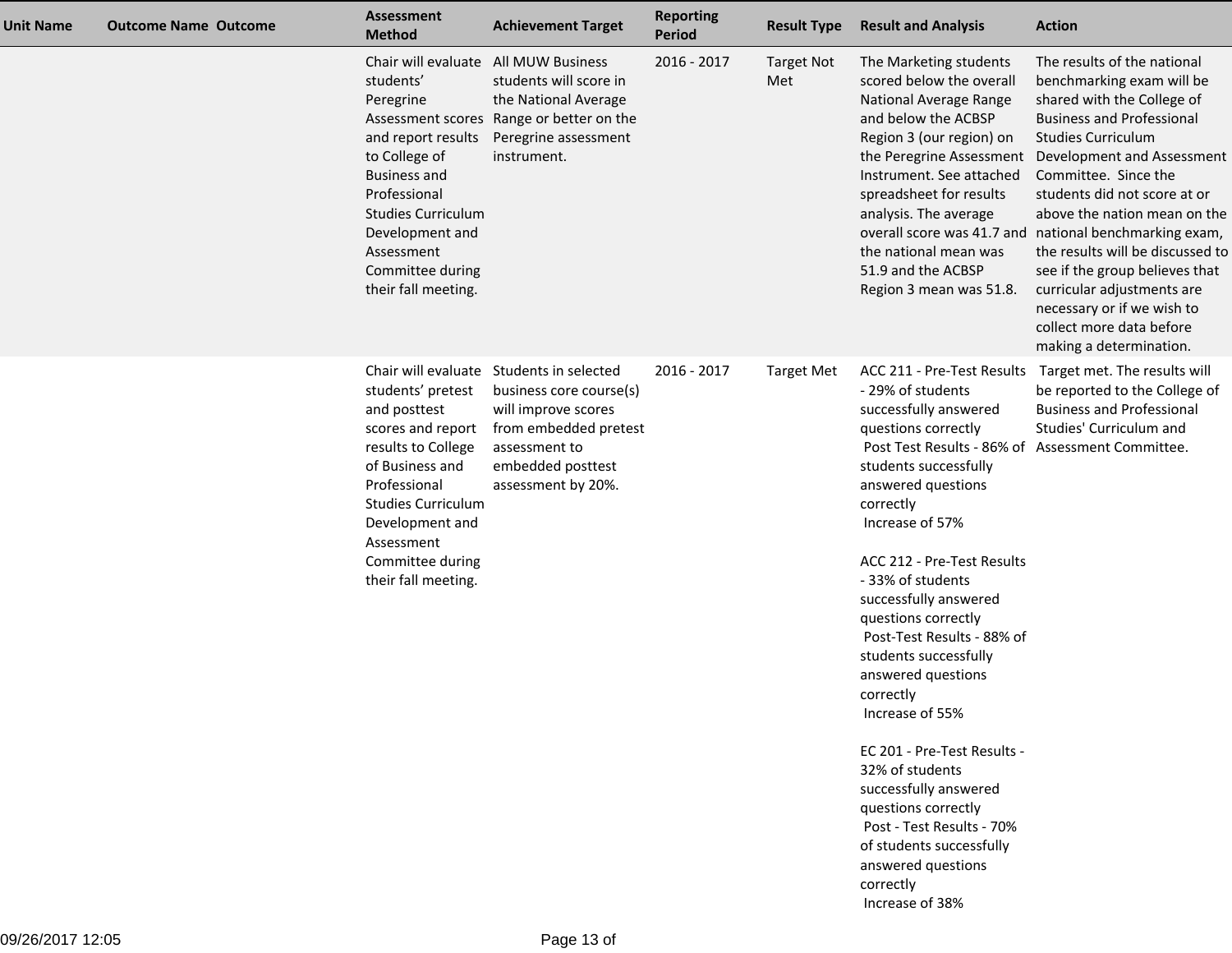| <b>Unit Name</b> | <b>Outcome Name Outcome</b> |                                                                                                                     | <b>Assessment</b><br><b>Method</b>                                                                                                                                                                                                          | <b>Achievement Target</b>                                                                                                                                                                                                                 | <b>Reporting</b><br><b>Period</b> | <b>Result Type</b> | <b>Result and Analysis</b>                                                                                                                                                                                                                                                                                           | <b>Action</b>                                                                                                                                         |
|------------------|-----------------------------|---------------------------------------------------------------------------------------------------------------------|---------------------------------------------------------------------------------------------------------------------------------------------------------------------------------------------------------------------------------------------|-------------------------------------------------------------------------------------------------------------------------------------------------------------------------------------------------------------------------------------------|-----------------------------------|--------------------|----------------------------------------------------------------------------------------------------------------------------------------------------------------------------------------------------------------------------------------------------------------------------------------------------------------------|-------------------------------------------------------------------------------------------------------------------------------------------------------|
|                  | 1.2 (PO 4.d.)               | Students will be able<br>to pursue<br>opportunities in<br>graduate education<br>and/or employment<br>opportunities. | Chair will evaluate<br>and report the<br><b>Graduation Exit</b><br>Survey results to<br>and Professional<br><b>Studies Curriculum</b><br>Development and<br>Assessment<br>Committee during<br>their fall meeting.                           | 40% of capstone<br>students participating in<br>the Graduation Exit<br>Survey will state a<br>College of Business career plan of attending<br>graduate school.                                                                            | 2016 - 2017                       | <b>Target Met</b>  | 42% of business students<br>surveyed indicated that<br>they planned to attend<br>graduate school, 38%<br>responded that they did<br>not plan to attend<br>graduate school, and 20%<br>indicated that they did not<br>know if they planned to<br>attend graduate school on<br>our Graduation Exit<br>Survey.          | Target met. The results will be<br>reported to the College of<br><b>Business and Professional</b><br>Studies' Curriculum and<br>Assessment Committee. |
|                  |                             |                                                                                                                     | Chair will evaluate 75% of capstone<br>and report the<br><b>Graduation Exit</b><br>Survey results to<br>College of Business their education<br>and Professional<br>Development and<br>Assessment<br>Committee during<br>their fall meeting. | students participating in<br>the Graduation Exit<br>Survey will state that<br>adequately prepared<br>Studies Curriculum them for employment.                                                                                              | 2016 - 2017                       | <b>Target Met</b>  | 77% of participants in the<br><b>Graduation Exit Survey</b><br>indicated that their<br>education adequately<br>prepared them for<br>employment. It should be<br>noted that 19 % neither<br>agreed nor disagreed and<br>only 2 respondents either<br>disagreed or strongly<br>disagreed and 1 chose not<br>to answer. | Target met. The results will be<br>reported to the College of<br><b>Business and Professional</b><br>Studies' Curriculum and<br>Assessment Committee. |
|                  |                             |                                                                                                                     | Chair will evaluate 75% of capstone<br>and report the<br><b>Graduation Exit</b><br>Survey results to<br>and Professional<br>Studies Curriculum employment<br>Development and<br>Assessment<br>Committee during<br>their fall meeting.       | students participating in<br>the Graduation Exit<br>Survey will state they<br>College of Business have already secured<br>plans for gainful<br>immediately upon<br>graduation.                                                            | 2016 - 2017                       | <b>Target Met</b>  | 70 % of student surveyed<br>on the Graduation Exit<br>Survey indicated that they Business and Professional<br>were employed full time<br>while 20 % indicated part- Assessment Committee.<br>time employment. Only<br>5% indicated that they<br>were not employed but<br>looking.                                    | Target met. The results will be<br>reported to the College of<br>Studies' Curriculum and                                                              |
|                  | $2.1$ (SLO)                 | Students will be able<br>to craft written<br>reports specific to<br>their discipline.                               | students' writing<br>assignments using<br>the Business<br>report results to<br>and Professional<br><b>Studies Curriculum</b><br>Development and                                                                                             | Chair will evaluate 60% of students will<br>earn a "satisfactory"<br>rating or above on a<br>writing assignment<br>Writing Rubric and completed during a<br>junior-level course on<br>College of Business the Business Writing<br>Rubric. | 2016 - 2017                       | Inconclusive       | Due to these results not<br>being available at the time available at the time of<br>of reporting, they will be<br>included in the AY 2017-<br>2018 report.                                                                                                                                                           | Due to these results not being<br>reporting, they will be<br>included in the AY 2017-2018<br>report.                                                  |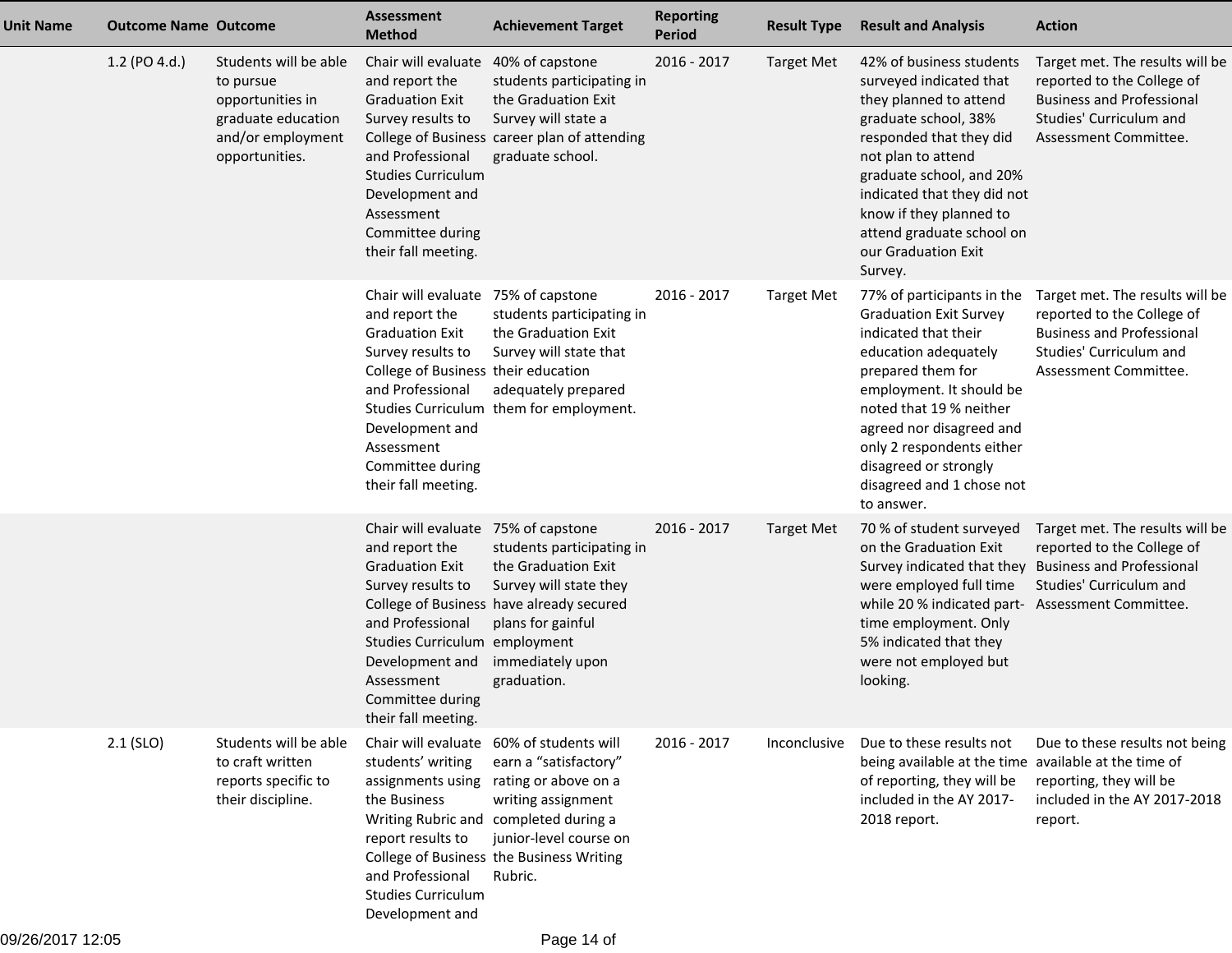| <b>Unit Name</b> | <b>Outcome Name Outcome</b> |                                                                                                                                 | <b>Assessment</b><br><b>Method</b>                                                                                                                                                                                                                    | <b>Achievement Target</b>                                                                                                                                                                          | <b>Reporting</b><br><b>Period</b> | <b>Result Type</b>       | <b>Result and Analysis</b>                                                                                                                                                                                                                                                                                                                                                                                                                                                                                                                  | <b>Action</b>                                                                                                                                                                                                                                                                                                                                                                                                                                                 |
|------------------|-----------------------------|---------------------------------------------------------------------------------------------------------------------------------|-------------------------------------------------------------------------------------------------------------------------------------------------------------------------------------------------------------------------------------------------------|----------------------------------------------------------------------------------------------------------------------------------------------------------------------------------------------------|-----------------------------------|--------------------------|---------------------------------------------------------------------------------------------------------------------------------------------------------------------------------------------------------------------------------------------------------------------------------------------------------------------------------------------------------------------------------------------------------------------------------------------------------------------------------------------------------------------------------------------|---------------------------------------------------------------------------------------------------------------------------------------------------------------------------------------------------------------------------------------------------------------------------------------------------------------------------------------------------------------------------------------------------------------------------------------------------------------|
|                  | $2.1$ (SLO)                 | Students will be able<br>to craft written<br>reports specific to<br>their discipline.                                           | Assessment<br>Committee during<br>their fall meeting.                                                                                                                                                                                                 | 60% of students will<br>earn a "satisfactory"<br>rating or above on a<br>writing assignment<br>completed during a<br>junior-level course on<br>the Business Writing<br>Rubric.                     | 2016 - 2017                       | Inconclusive             | Due to these results not<br>being available at the time available at the time of<br>of reporting, they will be<br>included in the AY 2017-<br>2018 report.                                                                                                                                                                                                                                                                                                                                                                                  | Due to these results not being<br>reporting, they will be<br>included in the AY 2017-2018<br>report.                                                                                                                                                                                                                                                                                                                                                          |
|                  |                             |                                                                                                                                 | Chair will evaluate<br>students' writing<br>assignments using<br>the Business<br>Writing Rubric and<br>report results to<br>and Professional<br><b>Studies Curriculum</b><br>Development and<br>Assessment<br>Committee during<br>their fall meeting. | 75% of students will<br>earn a "satisfactory"<br>rating or above on a<br>writing assignment<br>completed during a<br>senior-level course on<br>College of Business the Business Writing<br>Rubric. | 2016 - 2017                       | Inconclusive             | Due to these results not<br>being available at the time available at the time of<br>of reporting, they will be<br>included in the AY 2017-<br>2018 report.                                                                                                                                                                                                                                                                                                                                                                                  | Due to these results not being<br>reporting, they will be<br>included in the AY 2017-2018<br>report.                                                                                                                                                                                                                                                                                                                                                          |
|                  | $3.1$ (SLO)                 | Students will be able<br>to apply and<br>demonstrate<br>knowledge of key<br>principles of their<br>concentration/minor<br>area. | Chair will evaluate<br>students'<br>Capstone Exams<br>and report results<br>to College of<br><b>Business and</b><br>Professional<br><b>Studies Curriculum</b><br>Development and<br>Assessment<br>Committee during<br>their fall meeting.             | 75% of students will<br>successfully pass<br>concentration/minor<br>specific questions on<br>the senior capstone<br>exam with a 70 or<br>above.                                                    | 2016 - 2017                       | <b>Target Not</b><br>Met | General Business 42.1 %<br>of the students tested<br>passed the major specific<br>questions of the capstone<br>exam with a 70 or above.<br>Management 86.7 % of<br>the students tested<br>passed the major specific<br>questions of the capstone<br>exam with a 70 or above.<br>MIS 83 % of the students<br>tested passed the major<br>specific questions of the<br>capstone exam with a 70<br>or above.<br>Marketing 100 % of the<br>students tested passed<br>the major specific<br>questions of the capstone<br>exam with a 70 or above. | The programmatic capstone<br>assessment exams were<br>adjusted this academic year to<br>be more inline with SLOs for<br>each major. Since this is the<br>first year the exam has been<br>administered, the results of<br>the exam will be shared with<br>the College of Business and<br><b>Professional Studies</b><br>Curriculum Development and<br>Assessment Committee and<br>results will continue to be<br>monitored to see if these<br>trends continue. |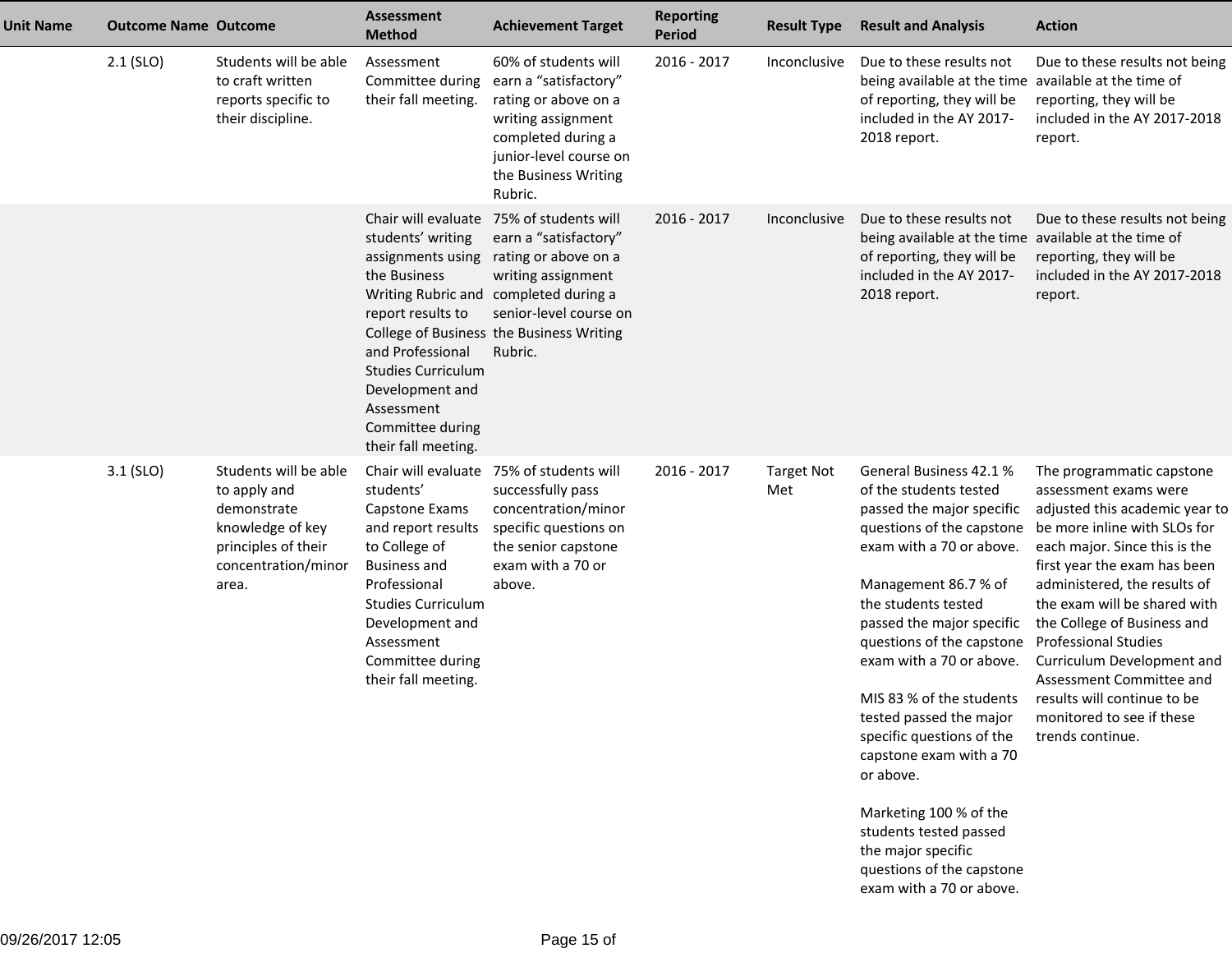| Unit Name | <b>Outcome Name Outcome</b> |                                                                                                                                 | <b>Assessment</b><br><b>Method</b>                                                                                                                                                                                                                                                                | <b>Achievement Target</b>                                                                                                                                                         | <b>Reporting</b><br><b>Period</b> | <b>Result Type</b>       | <b>Result and Analysis</b>                                                                                                                                                                     | <b>Action</b>                                                                                                                                                                                                                                                                                                                                                                                                                                                 |
|-----------|-----------------------------|---------------------------------------------------------------------------------------------------------------------------------|---------------------------------------------------------------------------------------------------------------------------------------------------------------------------------------------------------------------------------------------------------------------------------------------------|-----------------------------------------------------------------------------------------------------------------------------------------------------------------------------------|-----------------------------------|--------------------------|------------------------------------------------------------------------------------------------------------------------------------------------------------------------------------------------|---------------------------------------------------------------------------------------------------------------------------------------------------------------------------------------------------------------------------------------------------------------------------------------------------------------------------------------------------------------------------------------------------------------------------------------------------------------|
|           | $3.1$ (SLO)                 | Students will be able<br>to apply and<br>demonstrate<br>knowledge of key<br>principles of their<br>concentration/minor<br>area. | Chair will evaluate<br>students'<br>Capstone Exams<br>and report results<br>to College of<br><b>Business and</b><br>Professional<br><b>Studies Curriculum</b><br>Development and<br>Assessment<br>Committee during<br>their fall meeting.                                                         | 75% of students will<br>successfully pass<br>concentration/minor<br>specific questions on<br>the senior capstone<br>exam with a 70 or<br>above.                                   | 2016 - 2017                       | <b>Target Not</b><br>Met | 67% of all students met<br>target, not 75%.                                                                                                                                                    | The programmatic capstone<br>assessment exams were<br>adjusted this academic year to<br>be more inline with SLOs for<br>each major. Since this is the<br>first year the exam has been<br>administered, the results of<br>the exam will be shared with<br>the College of Business and<br><b>Professional Studies</b><br>Curriculum Development and<br>Assessment Committee and<br>results will continue to be<br>monitored to see if these<br>trends continue. |
|           | 4.1 (GEO 1.c.)              | Students will be able<br>to give an oral<br>presentation of<br>relevant discipline-<br>specific targets.                        | Chair will evaluate<br>students'<br>presentations<br>using the AAC&U<br>Oral<br>Communication<br>Value Rubric and<br>report results to<br><b>College of Business</b><br>and Professional<br><b>Studies Curriculum</b><br>Development and<br>Assessment<br>Committee during<br>their fall meeting. | 60% of students will<br>earn a "3" or above<br>rating utilizing the<br>AAC&U Oral<br><b>Communication Value</b><br>Rubric on a<br>presentation completed<br>during their program. | 2016 - 2017                       | Target Met               | 90% of students earned a<br>"3" or above rating<br>utilizing the AAC&U Oral<br><b>Communication Value</b><br>Rubric on a presentation<br>completed during their<br>program.                    | Target Met. The data will be<br>shared with the College of<br><b>Business and Professional</b><br><b>Studies Curriculum</b><br>Development and Assessment<br>Committee.                                                                                                                                                                                                                                                                                       |
|           |                             |                                                                                                                                 | Chair will evaluate<br>students'<br>presentations<br>using the AAC&U<br>Oral<br>Communication<br>Value Rubric and<br>report results to<br>College of Business<br>and Professional<br><b>Studies Curriculum</b><br>Development and<br>Assessment<br>Committee during<br>their fall meeting.        | Students will average a<br>"3" or above rating<br>utilizing the AAC&U Oral<br><b>Communication Value</b><br>Rubric on a<br>presentation completed<br>during their program.        | 2016 - 2017                       | <b>Target Met</b>        | The average rating<br>utilizing the AAC&U Oral<br><b>Communication Value</b><br>Rubric on a presentation<br>completed during their<br>program for student<br>assessed AY 2016-2017<br>was 3.6. | Target Met. The data will be<br>shared with the College of<br><b>Business and Professional</b><br><b>Studies Curriculum</b><br>Development and Assessment<br>Committee.                                                                                                                                                                                                                                                                                       |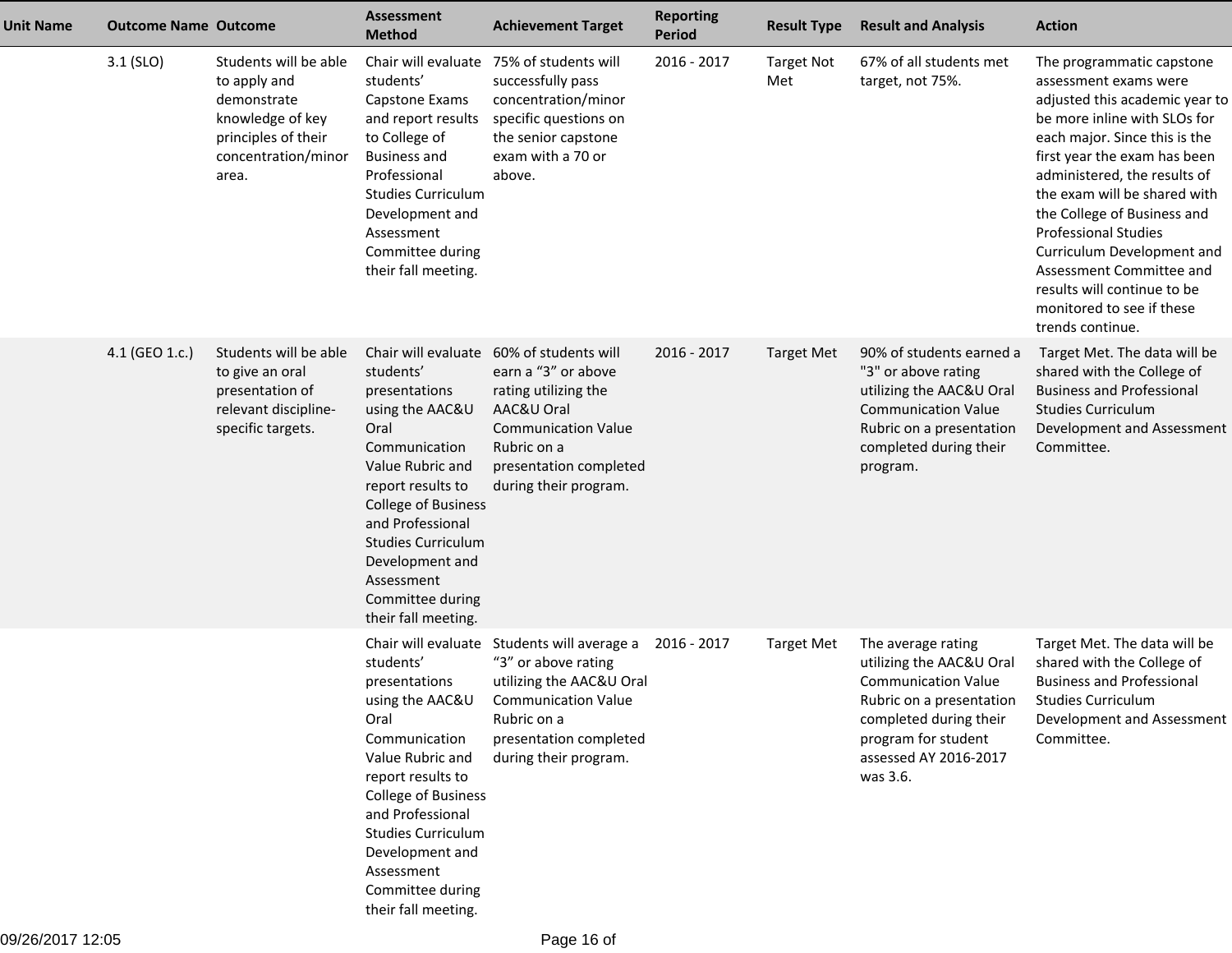| <b>Unit Name</b> | <b>Outcome Name Outcome</b> |                                                                                                                                                                                                                                             | Assessment<br><b>Method</b>                                                                                                                                                                            | <b>Achievement Target</b>                                                                                                        | <b>Reporting</b><br><b>Period</b> | <b>Result Type</b>       | <b>Result and Analysis</b>                                                                                                                                                                                                                                                       | <b>Action</b>                                                                                                                                                                                                                                                                                                                                                                                                                                                                                                                                                                                                                                                                                                                                                                                                                                                                                                                                                                                                                                                                                                                                                                                                                                                                                     |
|------------------|-----------------------------|---------------------------------------------------------------------------------------------------------------------------------------------------------------------------------------------------------------------------------------------|--------------------------------------------------------------------------------------------------------------------------------------------------------------------------------------------------------|----------------------------------------------------------------------------------------------------------------------------------|-----------------------------------|--------------------------|----------------------------------------------------------------------------------------------------------------------------------------------------------------------------------------------------------------------------------------------------------------------------------|---------------------------------------------------------------------------------------------------------------------------------------------------------------------------------------------------------------------------------------------------------------------------------------------------------------------------------------------------------------------------------------------------------------------------------------------------------------------------------------------------------------------------------------------------------------------------------------------------------------------------------------------------------------------------------------------------------------------------------------------------------------------------------------------------------------------------------------------------------------------------------------------------------------------------------------------------------------------------------------------------------------------------------------------------------------------------------------------------------------------------------------------------------------------------------------------------------------------------------------------------------------------------------------------------|
|                  | 5.1 (SAO)                   | Students will be able<br>to demonstrate the<br>role of ethics and<br>understand the<br>implications of their<br>actions on<br>themselves, their<br>colleagues, their<br>profession, the<br>business community<br>and society as a<br>whole. | students' Ethics<br>Exams and report<br>results to College<br>of Business and<br>Professional<br><b>Studies Curriculum</b><br>Development and<br>Assessment<br>Committee during<br>their fall meeting. | Chair will evaluate 80% of students will<br>pass an Ethics Exam<br>administered in the<br>capstone course with a<br>70 or above. | 2016 - 2017                       | <b>Target Not</b><br>Met | 53% of General Business<br>Exam with a 70 or above.<br>47% of MIS students<br>passed the Ethics Exam<br>with a 70 or above.<br>33% of Management<br>Exam with a 70 or above.<br>0% of Marketing students 100% level an Academic<br>passed the Ethics Exam<br>with a 70 or above. | The College of Business and<br>students passed the Ethics Professional Studies internal<br>Curriculum Development and<br>Assessment Committee made<br>a recommendation to include<br>more ethics based topics in<br>courses. In addition, the<br>College of Business and<br>Professional Studies now<br>students passed the Ethics requires all students who are<br>in our "gateway" courses to<br>complete and pass at the<br>Integrity module to improve<br>ethical behavior in our<br>students. This module was<br>implemented in the past five<br>years. The College of Business<br>and Professional Studies<br>internal Curriculum<br>Development and Assessment<br>Committee will continue to<br>collect and analyze this data<br>to see if changes in the<br>curriculum and the<br>incorporation of the Academic<br>Integrity module improve the<br>graduating seniors' ethics<br>exam results. Also, we now<br>have four years of trend data<br>broken down by major. This<br>data will be shared with the<br>College of Business and<br>Professional Studies internal<br>Curriculum Development and<br>Assessment Committee to<br>determine if more ethics<br>instruction can or should be<br>implemented in the areas<br>where<br>the greatest levels of<br>deficiencies have occurred. |
| Program -        | $1.1$ (SLO)                 | Graduates of the                                                                                                                                                                                                                            |                                                                                                                                                                                                        | Chair will evaluate 75% of students will                                                                                         | 2016 - 2017                       |                          | Inconclusive Questions have not yet                                                                                                                                                                                                                                              | Questions will be developed                                                                                                                                                                                                                                                                                                                                                                                                                                                                                                                                                                                                                                                                                                                                                                                                                                                                                                                                                                                                                                                                                                                                                                                                                                                                       |

09/26/2017 12:05

BusinessAdministration  Graduates of the Master of Business Administration will be Capstone Exitstudents' MBA

75% of students will score 75 or greater onthe MGT 510 – Cross

 Inconclusive Questions have not yet been developed for thisstudent learning outcome.

Questions will be developedfor this outcome.

Page 17 of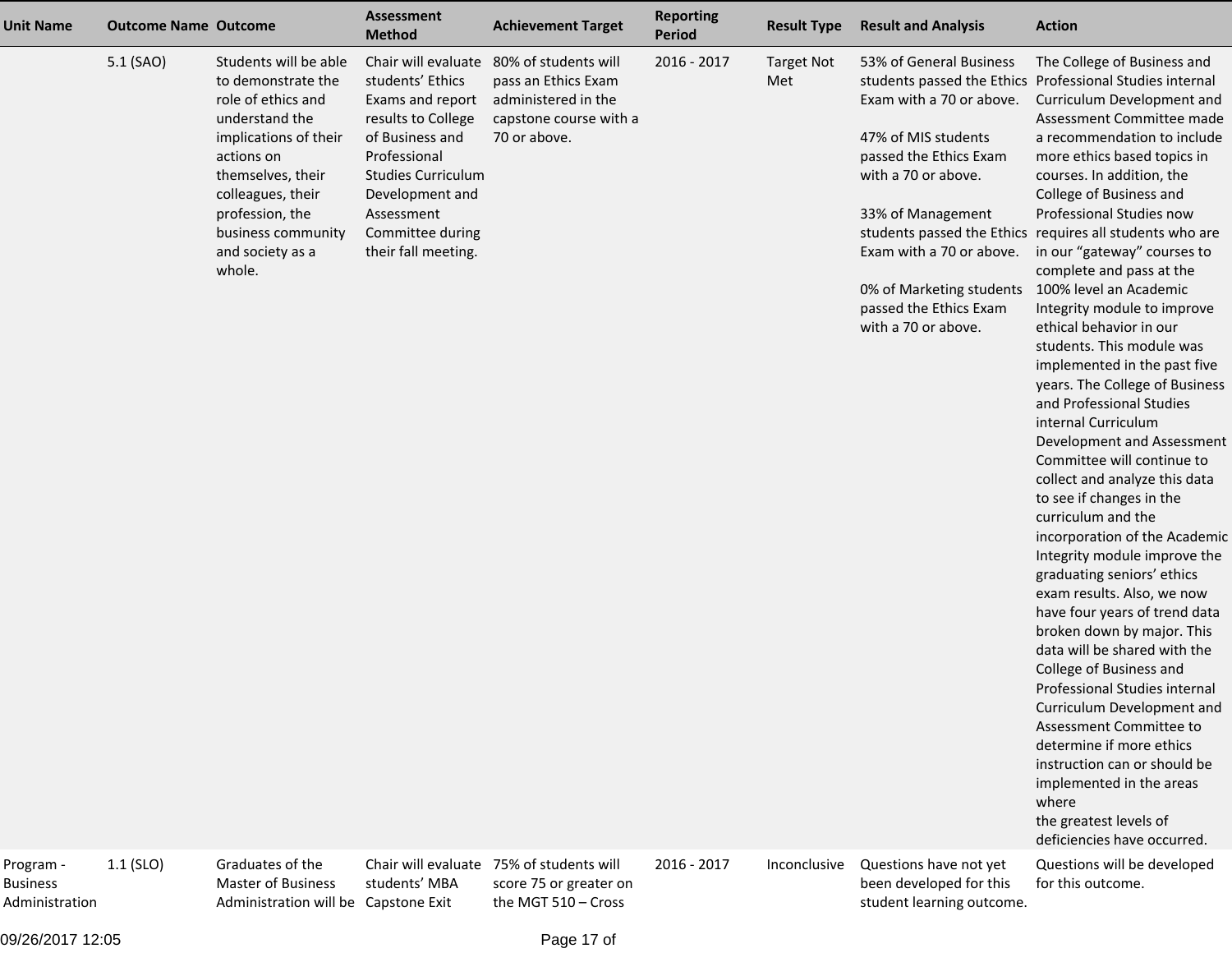| <b>Unit Name</b>      | <b>Outcome Name Outcome</b> |                                                                                                                                                                                                                               | <b>Assessment</b><br><b>Method</b>                                                                                                                              | <b>Achievement Target</b>                                                                                                                                                                                                      | <b>Reporting</b><br><b>Period</b> | <b>Result Type</b>       | <b>Result and Analysis</b>                                                     | <b>Action</b>                                                                                                                                                                                                                                                                                                                                                                                                                                                            |
|-----------------------|-----------------------------|-------------------------------------------------------------------------------------------------------------------------------------------------------------------------------------------------------------------------------|-----------------------------------------------------------------------------------------------------------------------------------------------------------------|--------------------------------------------------------------------------------------------------------------------------------------------------------------------------------------------------------------------------------|-----------------------------------|--------------------------|--------------------------------------------------------------------------------|--------------------------------------------------------------------------------------------------------------------------------------------------------------------------------------------------------------------------------------------------------------------------------------------------------------------------------------------------------------------------------------------------------------------------------------------------------------------------|
| - MBA {2016-<br>2017} | $1.1$ (SLO)                 | able to identify and<br>apply cross-cultural<br>theories and concepts<br>to organizational<br>settings.                                                                                                                       | Exams and report<br>results to the<br>and Professional<br><b>Studies Graduate</b><br><b>Faculty Committee</b><br>during their fall<br>meeting.                  | <b>Cultural Management</b><br>specific questions on<br>College of Business the MBA Capstone Exit<br>Exam.                                                                                                                      | 2016 - 2017                       | Inconclusive             | Questions have not yet<br>been developed for this<br>student learning outcome. | Questions will be developed<br>for this outcome.                                                                                                                                                                                                                                                                                                                                                                                                                         |
|                       | 1.2 (SLO)                   | Graduates of the<br><b>Master of Business</b><br>Administration will be Capstone Exit<br>able to apply basic<br>and advanced<br>global markets.                                                                               | students' MBA<br>Exams and report<br>results to the<br>and Professional<br><b>Studies Graduate</b><br><b>Faculty Committee</b><br>during their fall<br>meeting. | Chair will evaluate 75% of students will<br>score 75 or greater on<br>the MKT 526 - Global<br><b>Marketing Management</b><br>specific questions on<br>marketing concepts in College of Business the MBA Capstone Exit<br>Exam. | 2016 - 2017                       | <b>Target Met</b>        | 100% of students scored<br>75 or greater on MKT 526<br>questions.              | The MBA Capstone Exit Exam<br>was administered post-<br>graduation. This exam will be<br>administered prior to<br>graduation to increase<br>response rate. Due to low<br>response rate, the faculty is<br>not ready to draw broad<br>generalizations concerning<br>assessment of this outcome.<br>As a result, no specific<br>curricular or instructional<br>intervention will be<br>undertaken until a larger data<br>sample can be observed.                           |
|                       | $1.3$ (SLO)                 | Graduates of the<br><b>Master of Business</b><br>Administration will be Capstone Exit<br>able to identify and<br>apply basic concepts<br>behind financial<br>management and the<br>objective of financial<br>decision making. | students' MBA<br>Exams and report<br>results to the<br>and Professional<br><b>Studies Graduate</b><br><b>Faculty Committee</b><br>during their fall<br>meeting. | Chair will evaluate 75% of students will<br>score 75 or greater on<br>the FIN 540 - Financial<br>Management specific<br>questions on the MBA<br>College of Business Capstone Exit Exam.                                        | 2016 - 2017                       | <b>Target Not</b><br>Met | or greater on FIN 540<br>questions.                                            | 50% of students scored 75 The MBA Capstone Exit Exam<br>was administered post-<br>graduation. This exam will be<br>administered prior to<br>graduation to increase<br>response rate. Due to low<br>response rate, the faculty is<br>not ready to draw broad<br>generalizations concerning<br>assessment of this outcome.<br>As a result, no specific<br>curricular or instructional<br>intervention will be<br>undertaken until a larger data<br>sample can be observed. |
|                       | $1.4$ (SLO)                 | Graduates of the<br><b>Master of Business</b><br>Administration will be Capstone Exit<br>able to understand<br>and identify the basic results to the<br>concepts of<br>information                                            | students' MBA<br>Exams and report<br>and Professional                                                                                                           | Chair will evaluate 75% of students will<br>score 75 or greater on<br>the MIS 552 - Systems<br><b>Project Management</b><br>specific questions on<br>College of Business the MBA Capstone Exit<br>Exam.                        | 2016 - 2017                       | <b>Target Not</b><br>Met | or greater on MIS 552<br>questions.                                            | 50% of students scored 75 The MBA Capstone Exit Exam<br>was administered post-<br>graduation. This exam will be<br>administered prior to<br>graduation to increase<br>response rate.                                                                                                                                                                                                                                                                                     |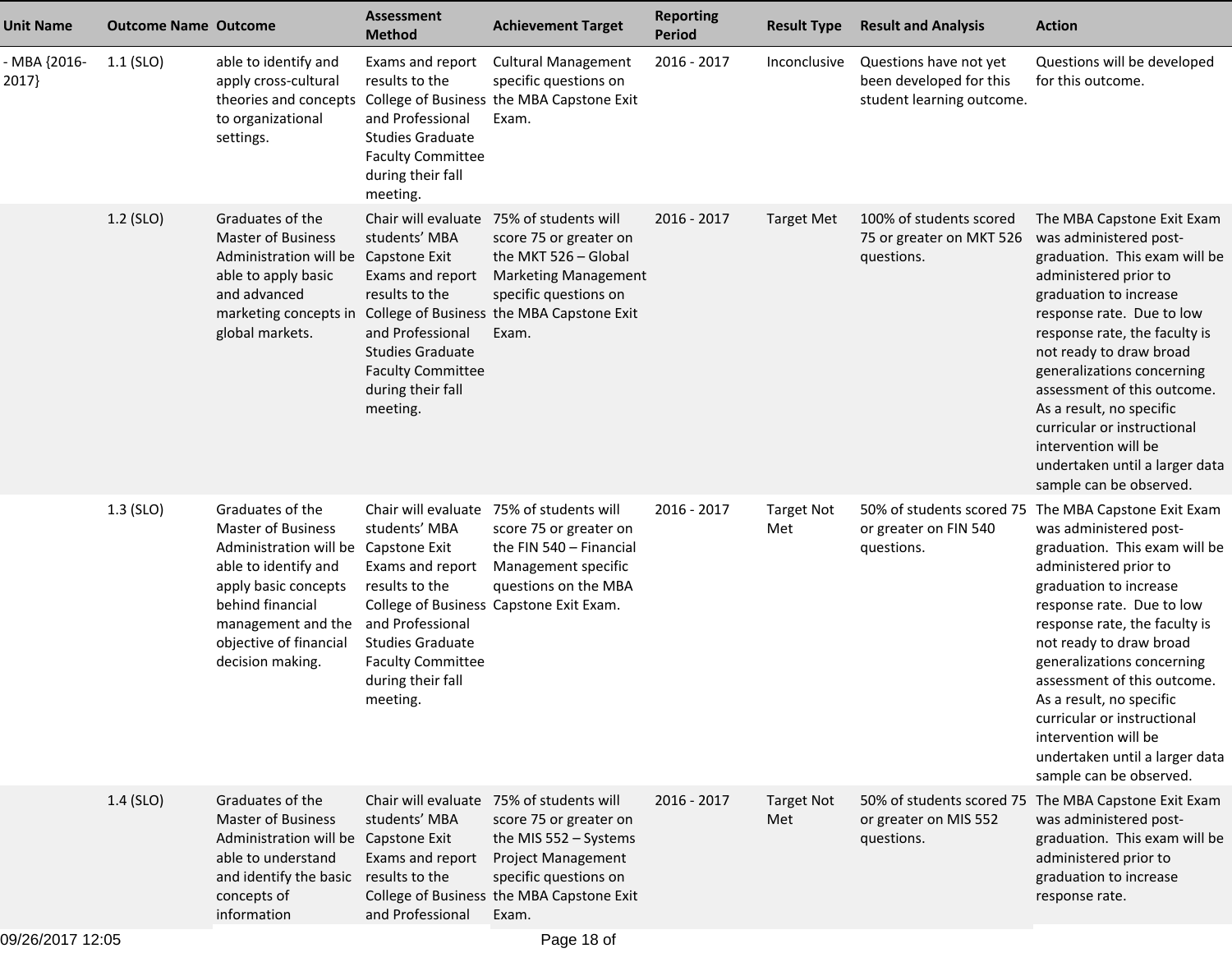| <b>Unit Name</b> | <b>Outcome Name Outcome</b> |                                                                                                                                                                                                                                                                                                                                | <b>Assessment</b><br><b>Method</b>                                                                                                                                                     | <b>Achievement Target</b>                                                                                                                                                                          | <b>Reporting</b><br>Period | <b>Result Type</b>       | <b>Result and Analysis</b>                                                              | <b>Action</b>                                                                                                                                                                                                                                                                                                                                                                                                                                  |
|------------------|-----------------------------|--------------------------------------------------------------------------------------------------------------------------------------------------------------------------------------------------------------------------------------------------------------------------------------------------------------------------------|----------------------------------------------------------------------------------------------------------------------------------------------------------------------------------------|----------------------------------------------------------------------------------------------------------------------------------------------------------------------------------------------------|----------------------------|--------------------------|-----------------------------------------------------------------------------------------|------------------------------------------------------------------------------------------------------------------------------------------------------------------------------------------------------------------------------------------------------------------------------------------------------------------------------------------------------------------------------------------------------------------------------------------------|
|                  | 1.4 (SLO)                   | technology project<br>management.                                                                                                                                                                                                                                                                                              | <b>Studies Graduate</b><br>during their fall<br>meeting.                                                                                                                               | 75% of students will<br>Faculty Committee score 75 or greater on<br>the MIS 552 - Systems<br>Project Management<br>specific questions on<br>the MBA Capstone Exit<br>Exam.                         | 2016 - 2017                | <b>Target Not</b><br>Met | or greater on MIS 552<br>questions.                                                     | 50% of students scored 75 Due to low response rate, the<br>faculty is not ready to draw<br>broad generalizations<br>concerning assessment of this<br>outcome. As a result, no<br>specific curricular or<br>instructional intervention will<br>be undertaken until a larger<br>data sample can be observed.                                                                                                                                     |
|                  | $1.5$ (SLO)                 | Graduates of the<br><b>Master of Business</b><br>Administration will be Capstone Exit<br>able to understand<br>and identify how the<br>legal and regulatory<br>environment affects<br>firms operating<br>internationally.                                                                                                      | Chair will evaluate<br>students' MBA<br>Exams and report<br>results to the<br>and Professional<br><b>Studies Graduate</b><br><b>Faculty Committee</b><br>during their fall<br>meeting. | 75% of students will<br>score 75 or greater on<br>the PLG $560 -$<br><b>International Business</b><br>Law specific questions<br>College of Business on the MBA Capstone<br>Exit Exam.              | 2016 - 2017                | <b>Target Met</b>        | 100% of students scored<br>75 or greater on PLG 560<br>questions.                       | The MBA Capstone Exit Exam<br>was administered post-<br>graduation. This exam will be<br>administered prior to<br>graduation to increase<br>response rate.<br>Due to low response rate, the<br>faculty is not ready to draw<br>broad generalizations<br>concerning assessment of this<br>outcome. As a result, no<br>specific curricular or<br>instructional intervention will<br>be undertaken until a larger<br>data sample can be observed. |
|                  | $1.6$ (SLO)                 | Graduates of the<br><b>Master of Business</b><br>Administration will be Capstone Exit<br>able to understand<br>and identify the<br>challenges and<br>opportunities<br>presented when<br>integrating the<br>multiple perspectives, during their fall<br>functions, and<br>interests that<br>constitute a<br>multinational firm. | students' MBA<br>Exams and report<br>results to the<br>and Professional<br><b>Studies Graduate</b><br><b>Faculty Committee</b><br>meeting.                                             | Chair will evaluate 75% of students will<br>score 75 or greater on<br>the MGT 600 - Strategy<br>and Business Models<br>specific questions on<br>College of Business the MBA Capstone Exit<br>Exam. | 2016 - 2017                | Inconclusive             | Questions have not yet<br>been developed for this<br>student learning outcome. outcome. | Questions will be developed<br>for this student learning                                                                                                                                                                                                                                                                                                                                                                                       |
|                  | $1.7$ (SLO)                 | Graduates of the<br><b>Master of Business</b><br>Administration will be Capstone Exit<br>able to understand<br>the role of managerial results to the<br>accountants in                                                                                                                                                         | students' MBA<br>Exams and report                                                                                                                                                      | Chair will evaluate 75% of students will<br>score 75 or greater on<br>the ACC 535 - Advanced<br><b>Managerial Accounting</b><br>specific questions on<br>College of Business the MBA Capstone Exit | 2016 - 2017                | <b>Target Not</b><br>Met | or greater on MKT 526<br>questions.                                                     | 50% of students scored 75 The MBA Capstone Exit Exam<br>was administered post-<br>graduation. This exam will be<br>administered prior to<br>graduation to increase<br>response rate.                                                                                                                                                                                                                                                           |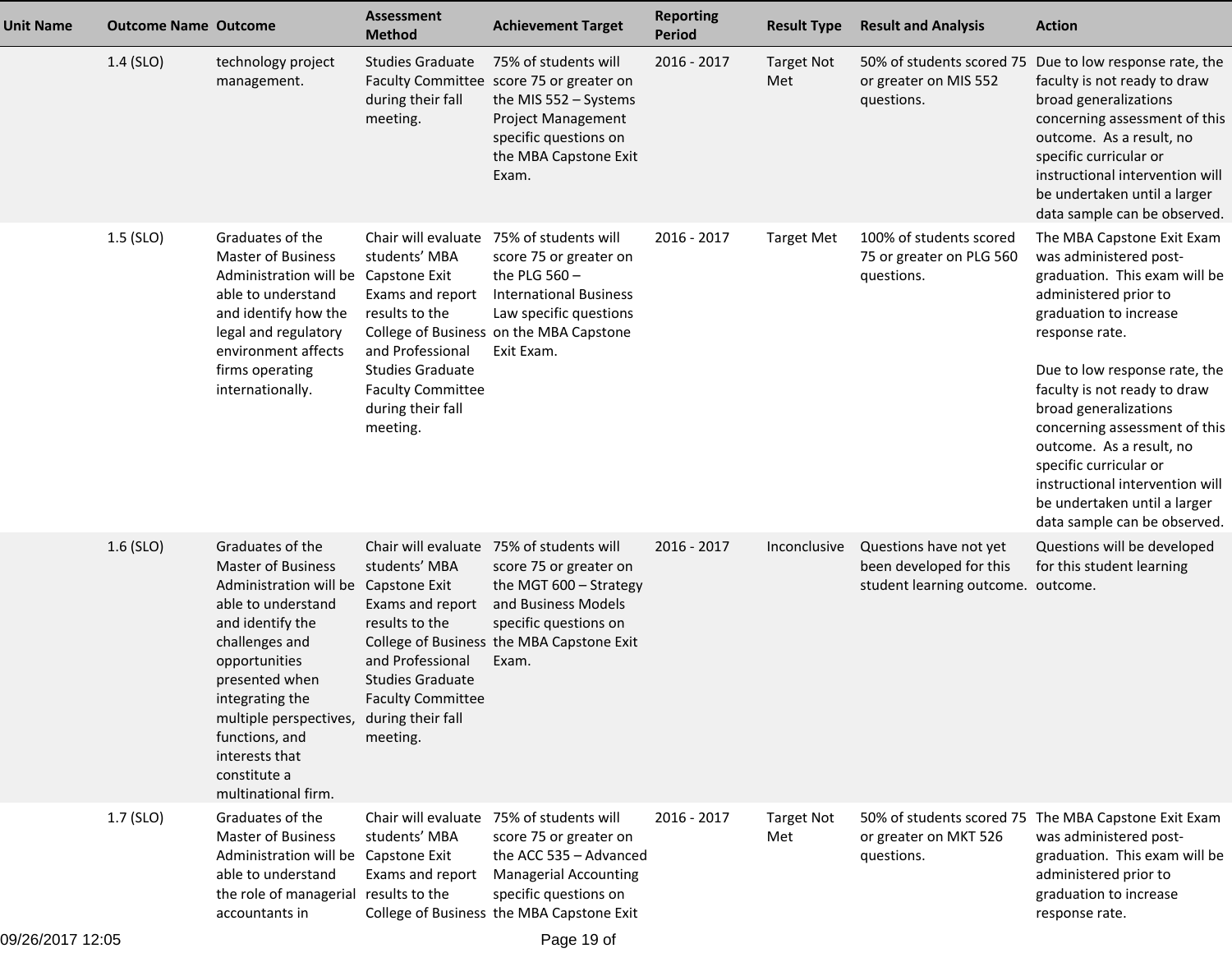| <b>Unit Name</b> | <b>Outcome Name Outcome</b> |                                                                                                                                                                                                | <b>Assessment</b><br><b>Method</b>                                                                                                                                                                                    | <b>Achievement Target</b>                                                                                                                                                              | <b>Reporting</b><br><b>Period</b> | <b>Result Type</b>       | <b>Result and Analysis</b>                                                                                         | <b>Action</b>                                                                                                                                                                                                                                                                                                                                                                                                                                  |
|------------------|-----------------------------|------------------------------------------------------------------------------------------------------------------------------------------------------------------------------------------------|-----------------------------------------------------------------------------------------------------------------------------------------------------------------------------------------------------------------------|----------------------------------------------------------------------------------------------------------------------------------------------------------------------------------------|-----------------------------------|--------------------------|--------------------------------------------------------------------------------------------------------------------|------------------------------------------------------------------------------------------------------------------------------------------------------------------------------------------------------------------------------------------------------------------------------------------------------------------------------------------------------------------------------------------------------------------------------------------------|
|                  | 1.7 (SLO)                   | corporate governance and Professional<br>and decision making.                                                                                                                                  | <b>Studies Graduate</b><br><b>Faculty Committee</b><br>during their fall<br>meeting.                                                                                                                                  | Exam.                                                                                                                                                                                  | 2016 - 2017                       | <b>Target Not</b><br>Met | 50% of students scored 75<br>or greater on MKT 526<br>questions.                                                   | Due to low response rate, the<br>faculty is not ready to draw<br>broad generalizations<br>concerning assessment of this<br>outcome. As a result, no<br>specific curricular or<br>instructional intervention will<br>be undertaken until a larger<br>data sample can be observed.                                                                                                                                                               |
|                  | 1.8 (SLO)                   | Graduates of the<br><b>Master of Business</b><br>Administration will be Capstone Exit<br>able to identify<br>theoretical and<br>analytical tools of<br>economics used by<br>business managers. | students' MBA<br>Exams and report<br>results to the<br>and Professional<br><b>Studies Graduate</b><br><b>Faculty Committee</b><br>during their fall<br>meeting.                                                       | Chair will evaluate 75% of students will<br>score 75 or greater on<br>the EC 515 - Managerial<br>Economics specific<br>questions on the MBA<br>College of Business Capstone Exit Exam. | 2016 - 2017                       | <b>Target Not</b><br>Met | 100% of students scored<br>75 or greater on EC 515<br>questions.                                                   | The MBA Capstone Exit Exam<br>was administered post-<br>graduation. This exam will be<br>administered prior to<br>graduation to increase<br>response rate.<br>Due to low response rate, the<br>faculty is not ready to draw<br>broad generalizations<br>concerning assessment of this<br>outcome. As a result, no<br>specific curricular or<br>instructional intervention will<br>be undertaken until a larger<br>data sample can be observed. |
|                  | 1.9 (PO 4.d.)               | Students will be able<br>to pursue<br>employment<br>opportunities in field<br>upon completion of<br>the MBA program.                                                                           | Chair will evaluate 75% of students<br>and report results<br>of the Graduation<br>Exit Survey to the<br>and Professional<br><b>Studies Graduate</b><br>Faculty Committee graduation.<br>during their fall<br>meeting. | participating in the<br><b>Graduation Exit Survey</b><br>will state that they have<br>College of Business already secured plans<br>for gainful employment<br>immediately upon          | 2016 - 2017                       | <b>Target Not</b><br>Met | 43% of surveyed<br>graduates had secured<br>employment related to<br>their program of study.                       | Result from one cohort of<br>graduating students. As a<br>result, faculty will await a<br>second cohort's results to<br>determine if intervention is<br>necessary.                                                                                                                                                                                                                                                                             |
|                  | 2.1(RO)                     | The students will be<br>able to conduct and<br>synthesize research<br>on current business<br>topics.                                                                                           | Chair will evaluate 75% of sampled<br>research topic<br>results to the<br><b>College of Business</b><br>and Professional<br><b>Studies Graduate</b><br><b>Faculty Committee</b>                                       | sampled students' students will score 75 or<br>higher on a final<br>papers and report research topic paper in<br>CORE MBA courses.                                                     | $2016 - 2017$                     | <b>Target Met</b>        | 83% of sampled students<br>earned 19 or more points necessary.<br>based on rubric scoring<br>(25 possible points). | Target met. No action                                                                                                                                                                                                                                                                                                                                                                                                                          |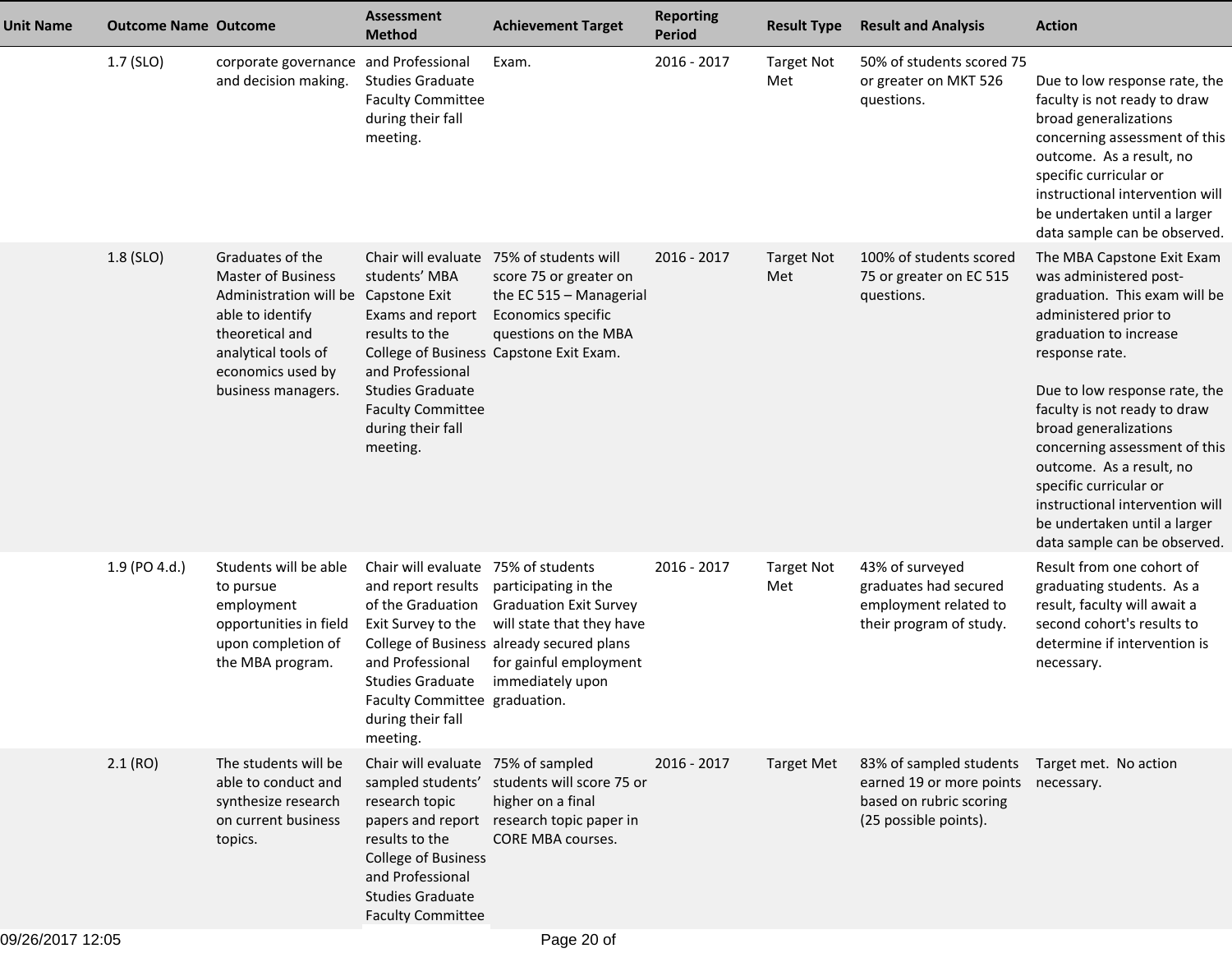| <b>Unit Name</b>                                                                       | <b>Outcome Name Outcome</b>   |                                                                                                                         | <b>Assessment</b><br><b>Method</b>                                                                                                                                                                                                  | <b>Achievement Target</b>                                                                                                                                                                                                | <b>Reporting</b><br><b>Period</b> | <b>Result Type</b> | <b>Result and Analysis</b>                                                                                                                                                                                                                                                                                                         | <b>Action</b>                                                                                                                      |
|----------------------------------------------------------------------------------------|-------------------------------|-------------------------------------------------------------------------------------------------------------------------|-------------------------------------------------------------------------------------------------------------------------------------------------------------------------------------------------------------------------------------|--------------------------------------------------------------------------------------------------------------------------------------------------------------------------------------------------------------------------|-----------------------------------|--------------------|------------------------------------------------------------------------------------------------------------------------------------------------------------------------------------------------------------------------------------------------------------------------------------------------------------------------------------|------------------------------------------------------------------------------------------------------------------------------------|
|                                                                                        | 2.1(RO)                       | The students will be<br>able to conduct and<br>synthesize research<br>on current business<br>topics.                    | during their fall<br>meeting.                                                                                                                                                                                                       | 75% of sampled<br>students will score 75 or<br>higher on a final<br>research topic paper in<br><b>CORE MBA courses.</b>                                                                                                  | 2016 - 2017                       | <b>Target Met</b>  | 83% of sampled students<br>earned 19 or more points<br>based on rubric scoring<br>(25 possible points).                                                                                                                                                                                                                            | Target met. No action<br>necessary.                                                                                                |
|                                                                                        | 3.1 (SAO)                     | Students will be able<br>to successfully<br>complete the MBA<br>program.                                                | Chair will evaluate<br>students'<br>transcripts and<br>report results to<br><b>College of Business</b><br>and Professional<br><b>Studies Curriculum</b><br>Development and<br>Assessment<br>Committee during<br>their fall meeting. | 50% of students who<br>enroll in the MBA<br>program will graduate<br>from the program.                                                                                                                                   | 2016 - 2017                       | <b>Target Met</b>  | As measured at 150% time Target met. No action<br>to degree completion,<br>100% of students<br>admitted in the Fall 2014<br>semester had graduated<br>by conclusion 2016-2017<br>academic year.                                                                                                                                    | deemed necessary at this<br>time.                                                                                                  |
| Program -<br><b>Culinary Arts</b><br>(including<br>Minor) - BS,<br>BAS {2016-<br>2017} | 1.1 (GEO 1.a.)                | Students will identify<br>potentially hazardous<br>foods.                                                               | In CA 300,<br>Food Safety &<br>Sanitation Test will<br>be evaluated with<br>the AAC&U<br>Problem Solving<br><b>VALUE Rubric by</b><br>the course<br>instructor.                                                                     | 60% of CA 300 students 2016 - 2017<br>questions from the will score at least a 3 or<br>higher on the 0-4 scale<br>used in the AAC&U<br>Problem Solving VALUE<br>Rubric in identifying<br>potentially hazardous<br>foods. |                                   | <b>Target Met</b>  | Of the 14 students<br>assessed in CA 300, 14<br>(71.4%) of them scored at sanitation in all laboratory<br>Value rubric and were<br>able to identify potentially<br>hazardous foods. The<br>average of the students as<br>a whole was 2.9 on the<br>rubric. See attached<br>document for complete<br>breakdown of rubric<br>values. | We will continue teaching the<br>importance of food safety and<br>least a 3 our higher on the kitchen courses, including CA<br>300 |
|                                                                                        | 1.2 (SAO & SLO) Students will | successfully become<br>ServSafe certified by<br>passing the ServSafe<br>examination.                                    | will be given the<br>ServSafe<br>certification exam<br>and will be<br>assessed by the<br>National<br>Restaurant<br>Association.                                                                                                     | Students in CA 125 60% of students will be<br>awarded a Servsafe<br>certificate.                                                                                                                                         | 2016 - 2017                       | <b>Target Met</b>  | Of the 36 students who<br>took the ServSafe<br>certification during the<br>2016-2017 academic year, preparing students for the<br>28 students received a<br>Passing score and earned<br>a SerSave certificate. See<br>related document for<br>spreadsheet of score<br>breakdowns.                                                  | We will continue<br>incorporating food safety and<br>sanitation into courses and<br>ServSafe examination in the 1<br>hour course   |
|                                                                                        | 2.1 (PO 1.d.)                 | Students will<br>successfully prepare a students will be<br>multi-course event for evaluated on their<br>the community. | In CA 400,<br>Finals Dinner, and<br>departmental                                                                                                                                                                                    | 75% of students<br>participating in the<br>Finals Dinner will earn<br>an average score of 80%<br>or higher on the Finals                                                                                                 | 2016 - 2017                       | <b>Target Met</b>  | Of the 24 students<br>enrolled in both sections<br>of Prep III in the Fall 2016<br>semester, 22 students<br>(91.7%) earned a grade of foundations in CA 200, CA                                                                                                                                                                    | We will continue preparing<br>students to succeed in the<br>execution of Finals Dinner by<br>laying the culinary                   |
|                                                                                        |                               |                                                                                                                         |                                                                                                                                                                                                                                     |                                                                                                                                                                                                                          |                                   |                    |                                                                                                                                                                                                                                                                                                                                    |                                                                                                                                    |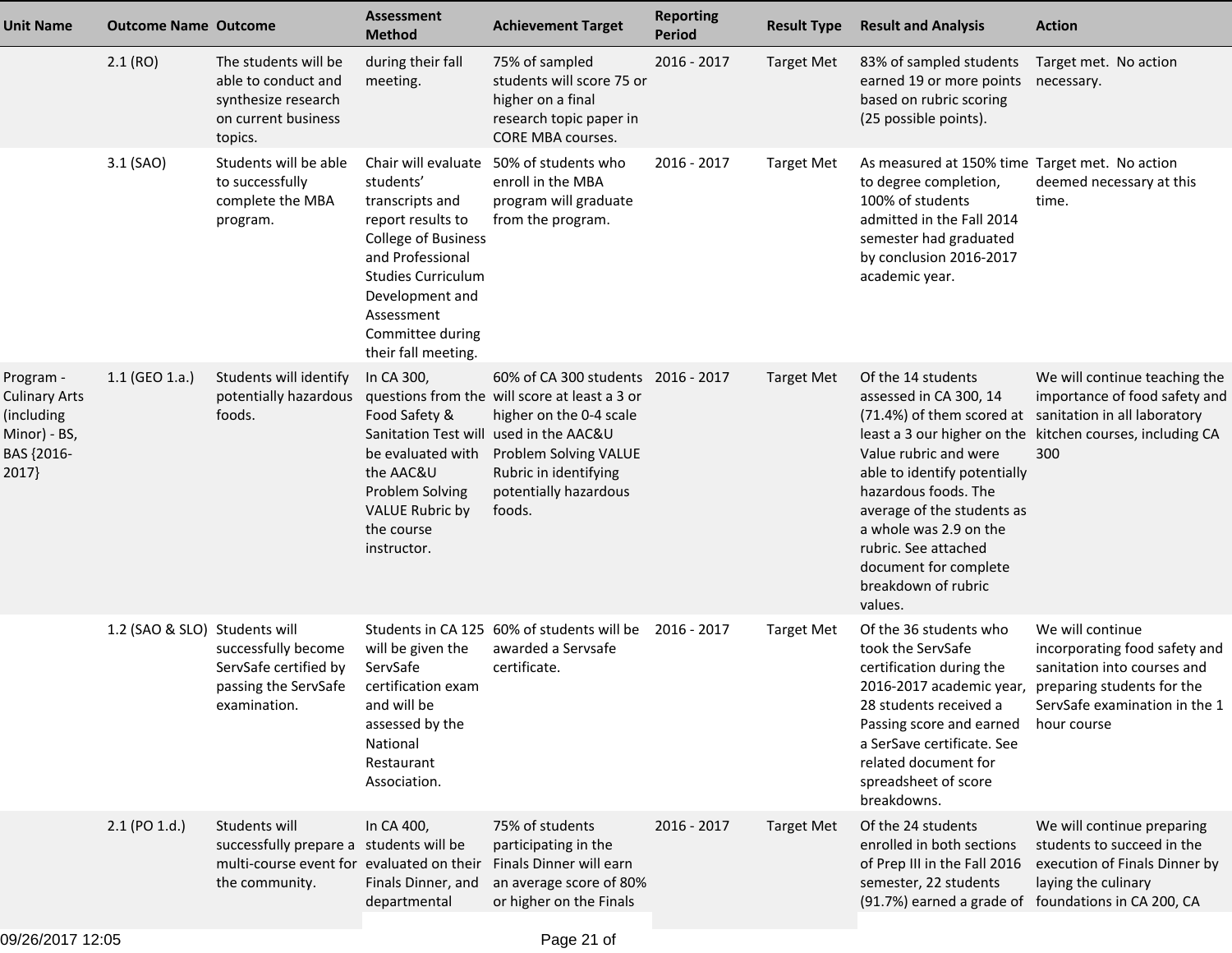| <b>Unit Name</b>                                                     | <b>Outcome Name Outcome</b>   |                                                                                                                | Assessment<br><b>Method</b>                                                                                                                                                                                                     | <b>Achievement Target</b>                                                                                                                                                                           | <b>Reporting</b><br><b>Period</b> | <b>Result Type</b> | <b>Result and Analysis</b>                                                                                                                                                                                                                                                                                                                | <b>Action</b>                                                                                                                                                               |
|----------------------------------------------------------------------|-------------------------------|----------------------------------------------------------------------------------------------------------------|---------------------------------------------------------------------------------------------------------------------------------------------------------------------------------------------------------------------------------|-----------------------------------------------------------------------------------------------------------------------------------------------------------------------------------------------------|-----------------------------------|--------------------|-------------------------------------------------------------------------------------------------------------------------------------------------------------------------------------------------------------------------------------------------------------------------------------------------------------------------------------------|-----------------------------------------------------------------------------------------------------------------------------------------------------------------------------|
|                                                                      | $2.1$ (PO $1.d.$ )            | Students will<br>successfully prepare a and analyze the<br>multi-course event for results to<br>the community. | faculty will review<br>determine if<br>achievement<br>target was met.                                                                                                                                                           | Dinner project.                                                                                                                                                                                     | 2016 - 2017                       | <b>Target Met</b>  | 80% or higher on the<br>Finals Dinner project. See<br>attached document for<br>complete scores (A grade<br>of B or higher indicates a<br>score greater than 80%).                                                                                                                                                                         | 300, CA 301 and fine tuning<br>those skills throughout the CA<br>400 course.                                                                                                |
|                                                                      | 2.2 (SLO)                     | Students will be<br>satisfied that they<br>were prepared to<br>demonstrate cooking<br>principles.              | In CA 400,<br>students will be<br>given an Exit<br>Survey upon<br>completion of<br>Finals Dinner, and<br>departmental<br>faculty will review<br>and analyze the<br>results to<br>determine if<br>achievement<br>target was met. | 60% of students<br>participating in the Exit<br>Survey will state that<br>their involvement in<br>Finals Dinner prepared<br>them to use cooking<br>principles in the<br>industry.                   | 2016 - 2017                       | <b>Target Met</b>  | Of the 21 students<br>enrolled in Prep III during<br>the Fall 2016 semester,<br>90.5% of students<br>reported that participating<br>in the Final Dinner allowed<br>them to use skills<br>applicable to the industry.<br>See attached document<br>for breakdown of results<br>for this question from the<br>exit survey.                   | Prep III students will continue<br>to prepare a multi-course<br>Finals Dinner for family and<br>friends                                                                     |
| Program -<br>Culinary<br>Science/Culinol<br>ogy - BS {2016-<br>2017} | $1.1$ (GEO 1.a.)              | Students will identify<br>potentially hazardous<br>foods.                                                      | In CA 300,<br>Food Safety &<br>Sanitation Test will used in the AAC&U<br>be evaluated with<br>the AAC&U<br>Problem Solving<br><b>VALUE Rubric by</b><br>the course<br>instructor.                                               | 60% of CA 300 students 2016 - 2017<br>questions from the will score at least a 3 or<br>higher on the 0-4 scale<br>Problem Solving VALUE<br>Rubric in identifying<br>potentially hazardous<br>foods. |                                   | <b>Target Met</b>  | Of the 14 students<br>assessed in CA 300, 14<br>(71.4%) of them scored at sanitation in all kitchen<br>Value rubric and were<br>able to identify potentially<br>hazardous foods. The<br>average of the students as<br>a whole was 2.9 on the<br>rubric. See attached<br>document for complete<br>breakdown of rubric<br>values.           | We will continue teaching the<br>importance of food safety and<br>least a 3 our higher on the laboratory classes, including<br>CA 300                                       |
|                                                                      | 1.2 (SAO & SLO) Students will | successfully become<br>ServSafe certified by<br>passing the ServSafe<br>examination.                           | ServSafe<br>certification exam<br>and will be<br>assessed by the<br>National<br>Restaurant<br>Association.                                                                                                                      | Students in CA 125 60% of students will be 2016 - 2017<br>will be given the awarded a Servsafe<br>certificate.                                                                                      |                                   | <b>Target Met</b>  | While none of the<br>declared Culinology<br>majors, this course is also<br>a required course of the<br>BS in Culinary Arts degree. hour course<br>Of the 36 students who<br>took the ServSafe<br>certification during the<br>2016-2017 academic year,<br>28 students received a<br>Passing score and earned<br>a SerSave certificate. See | We will continue<br>students in this course are incorporating food safety and<br>sanitation into courses and<br>preparing students for the<br>ServSafe examination in the 1 |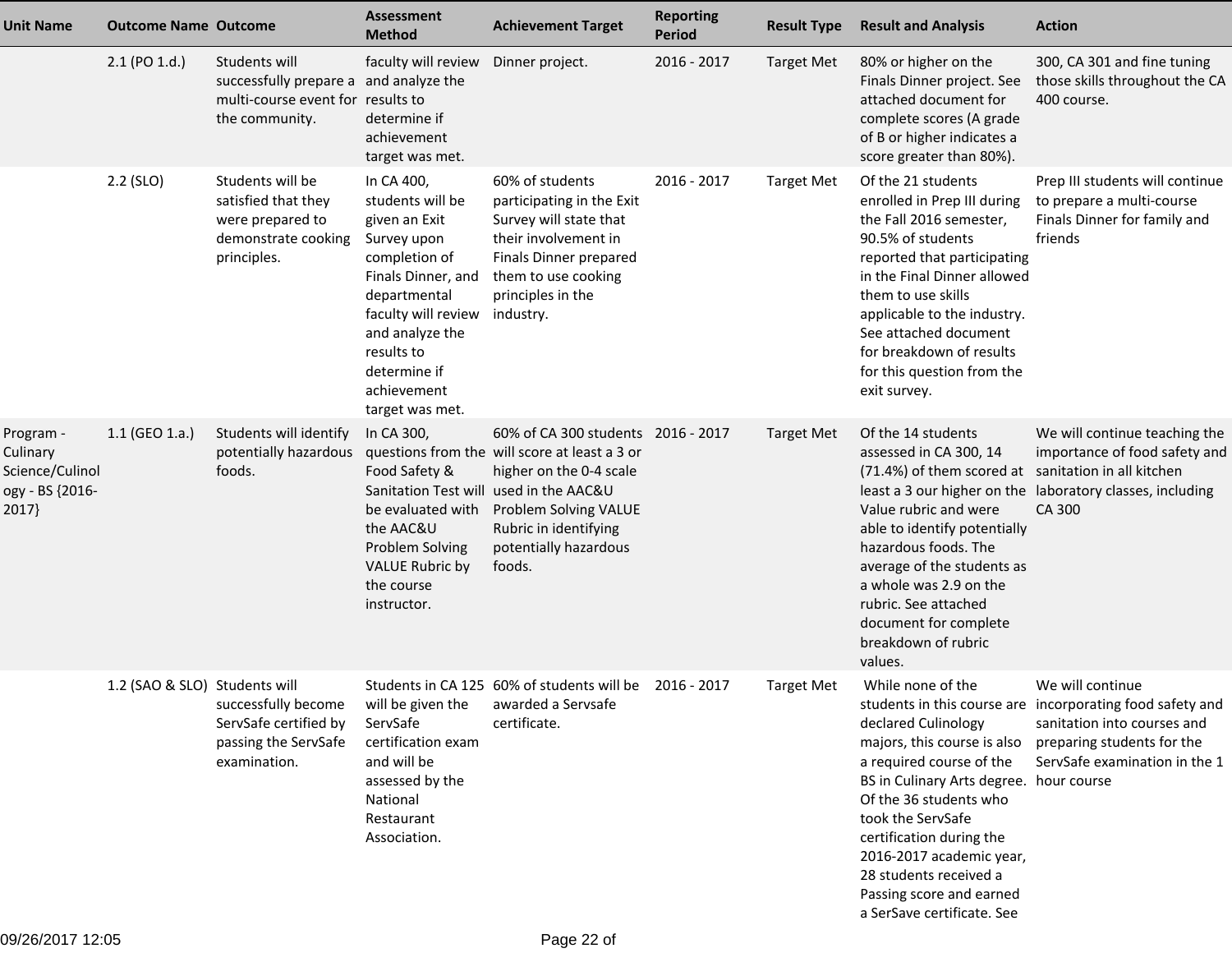| <b>Unit Name</b> | <b>Outcome Name Outcome</b>   |                                                                                                                         | <b>Assessment</b><br><b>Method</b>                                                                                                                                                                                                        | <b>Achievement Target</b>                                                                                                                                            | <b>Reporting</b><br><b>Period</b> | <b>Result Type</b> | <b>Result and Analysis</b>                                                                                                                                                                                                                                                                                                                                                                                                                                                                                          | <b>Action</b>                                                                                                                                                                                                               |
|------------------|-------------------------------|-------------------------------------------------------------------------------------------------------------------------|-------------------------------------------------------------------------------------------------------------------------------------------------------------------------------------------------------------------------------------------|----------------------------------------------------------------------------------------------------------------------------------------------------------------------|-----------------------------------|--------------------|---------------------------------------------------------------------------------------------------------------------------------------------------------------------------------------------------------------------------------------------------------------------------------------------------------------------------------------------------------------------------------------------------------------------------------------------------------------------------------------------------------------------|-----------------------------------------------------------------------------------------------------------------------------------------------------------------------------------------------------------------------------|
|                  | 1.2 (SAO & SLO) Students will | successfully become<br>ServSafe certified by<br>passing the ServSafe<br>examination.                                    | will be given the<br>ServSafe<br>certification exam<br>and will be<br>assessed by the<br>National<br>Restaurant<br>Association.                                                                                                           | Students in CA 125 60% of students will be<br>awarded a Servsafe<br>certificate.                                                                                     | 2016 - 2017                       | <b>Target Met</b>  | related document for<br>spreadsheet of score<br>breakdowns.                                                                                                                                                                                                                                                                                                                                                                                                                                                         | We will continue<br>incorporating food safety and<br>sanitation into courses and<br>preparing students for the<br>ServSafe examination in the 1<br>hour course                                                              |
|                  | 2.1 (PO 1.d.)                 | Students will<br>successfully prepare a students will be<br>multi-course event for evaluated on their<br>the community. | In CA 400,<br>Finals Dinner, and<br>departmental<br>faculty will review<br>and analyze the<br>results to<br>determine if<br>achievement<br>target was met.                                                                                | 75% of students<br>participating in the<br>Finals Dinner will earn<br>an average score of 80%<br>or higher on the Finals<br>Dinner project.                          | 2016 - 2017                       | <b>Target Met</b>  | None of the students<br>enrolled in this course are<br>declared Culinology<br>majors, but this course is<br>required for the BS in<br>Culinary Arts. Of the 24<br>students enrolled in both<br>sections of Prep III in the<br>Fall 2016 semester, 22<br>students (91.7%) earned a<br>grade of 80% or higher on<br>the Finals Dinner project.<br>See attached document<br>for complete scores (A<br>grade of B or higher<br>indicates a score greater<br>than 80%).                                                  | We will continue preparing<br>students to succeed in the<br>execution of Finals Dinner by<br>laying the culinary<br>foundations in CA 200, CA<br>300, CA 301and fine tuning<br>those stills throughout the CA<br>400 course |
|                  | 2.2 (SLO)                     | Students will be<br>satisfied that they<br>were prepared to<br>demonstrate cooking<br>principles.                       | In CA 400,<br>students will be<br>given an Exit<br>Survey upon<br>completion of<br>Finals Dinner, and<br>departmental<br>faculty will review industry.<br>and analyze the<br>results to<br>determine if<br>achievement<br>target was met. | 60% of students<br>participating in the Exit<br>Survey will state that<br>their involvement in<br>Finals Dinner prepared<br>them to use cooking<br>principles in the | 2016 - 2017                       | <b>Target Met</b>  | None of the students<br>enrolled in this course are to prepare a multi-course<br>declared Culinology<br>majors; however, this<br>same course is required<br>for the BS in Culinary Arts.<br>Of the 21 students<br>enrolled in Prep III during<br>the Fall 2016 semester,<br>90.5% of students<br>reported that participating<br>in the Final Dinner allowed<br>them to use skills<br>applicable to the industry.<br>See attached document<br>for breakdown of results<br>for this question from the<br>exit survey. | Prep III students will continue<br>dinner for Family and friends                                                                                                                                                            |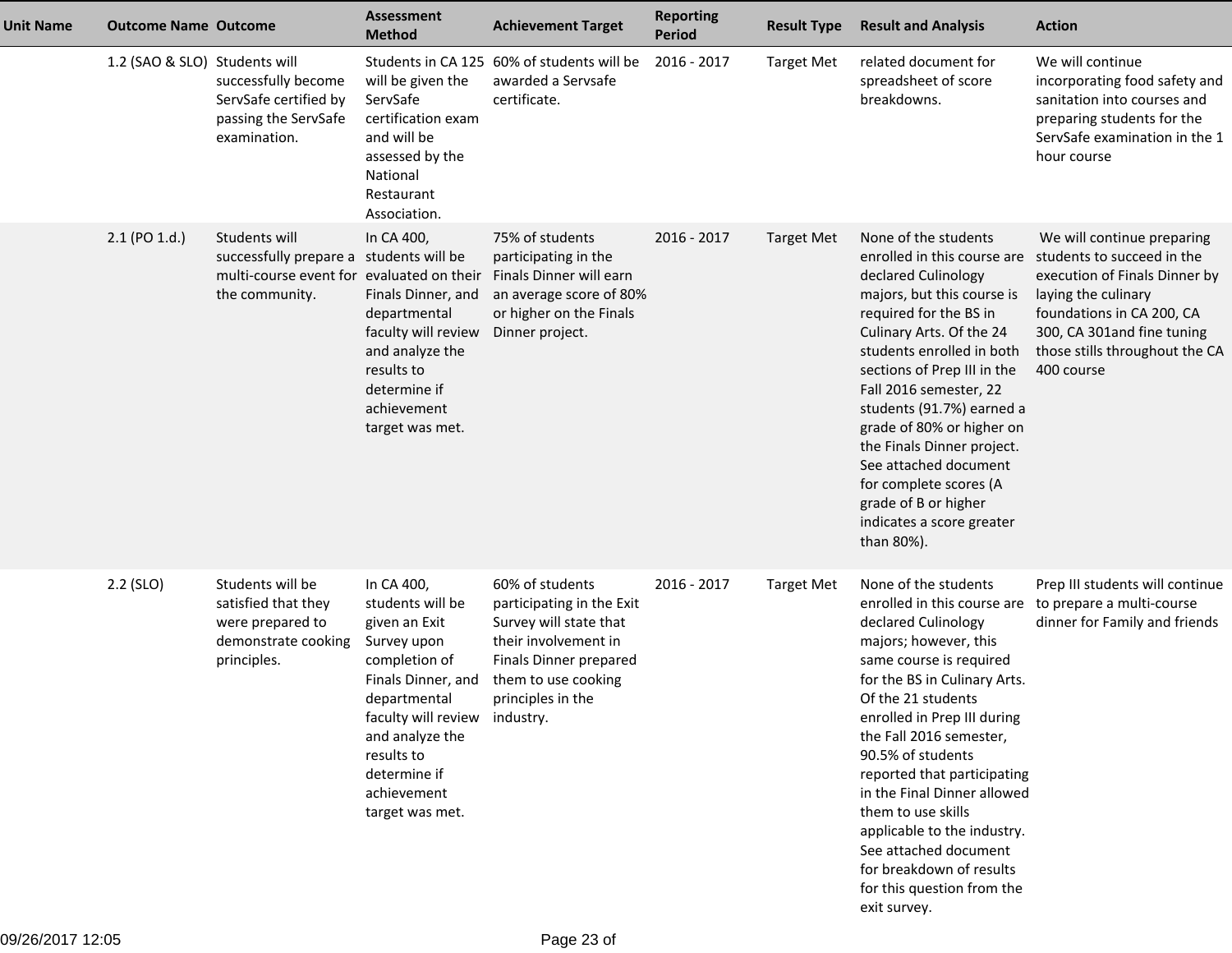| <b>Unit Name</b>                                                             | <b>Outcome Name Outcome</b> |                                                                                                                         | Assessment<br><b>Method</b>                                                                                                                                                                                                                      | <b>Achievement Target</b>                                                                                                                                                 | <b>Reporting</b><br><b>Period</b> | <b>Result Type</b>       | <b>Result and Analysis</b>                                                                                                                                                                                                                                                                                                                                                                                                                                                                                                                   | <b>Action</b>                                                                                                                                                                                             |
|------------------------------------------------------------------------------|-----------------------------|-------------------------------------------------------------------------------------------------------------------------|--------------------------------------------------------------------------------------------------------------------------------------------------------------------------------------------------------------------------------------------------|---------------------------------------------------------------------------------------------------------------------------------------------------------------------------|-----------------------------------|--------------------------|----------------------------------------------------------------------------------------------------------------------------------------------------------------------------------------------------------------------------------------------------------------------------------------------------------------------------------------------------------------------------------------------------------------------------------------------------------------------------------------------------------------------------------------------|-----------------------------------------------------------------------------------------------------------------------------------------------------------------------------------------------------------|
| Program -<br>Legal Studies<br>(including<br>Minor) - BA, BS<br>${2016-2017}$ | $1.1$ (GEO 1.b.)            | To demonstrate the<br>ability to apply legal<br>concepts, theories<br>and analytical<br>methods (critical<br>thinking). | Satisfaction of this<br>goal will be<br>assessed by<br>scoring capstone<br>application<br>projects assigned<br>in PLG 440<br>Practical Legal Lab<br>using the AAC&U<br><b>Critical Thinking</b><br>VALUE rubric.                                 | The average student<br>score on the capstone<br>application project will<br>be at least a "3" on the<br>0-4 scale used in the<br>AAC&U Critical Thinking<br>VALUE rubric. | 2016 - 2017                       | <b>Target Met</b>        | Seventeen students were<br>enrolled in PLG 440<br>Practical Legal Lab in<br>2016-17 (nine students in<br>Fall 2016, eight students<br>in Spring 2017). Of those,<br>fifteen students<br>completed the assigned<br>capstone application<br>project. Using the AAC&U<br><b>Critical Thinking VALUE</b><br>rubric, ten students (67%)<br>scored at least a 3, with<br>nine of those ten scoring a<br>4. One student did not<br>meet benchmark, and four<br>students scored a 1. The<br>average score of the<br>students as a whole was<br>3.07. | This goal and achievement<br>target will be retained, and<br>the same course of action<br>maintained.                                                                                                     |
|                                                                              | 1.2 (SLO)                   | To demonstrate<br>competency in legal<br>citation.                                                                      | In PLG 330 Legal<br>Writing, students<br>will be required to<br>take a Legal<br>Citation<br>Competency exam. Writing.<br>Students must<br>score competent<br>(70% or above) in<br>order to<br>successfully<br>complete PLG 330<br>Legal Writing. | 80% of students will<br>score 75 or above on a<br>legal citation<br>competency exam given<br>in PLG 330 Legal                                                             | 2016 - 2017                       | <b>Target Met</b>        | Six students took the legal This goal and achievement<br>citation competency exam target will be maintained.<br>given in Fall 2016 PLG 330 Faculty will continue to<br>Legal Writing. All six<br>or higher. There was one<br>Competency is met if the<br>student scores 70 or<br>higher. All students met<br>competency standards.                                                                                                                                                                                                           | introduce and reinforce Legal<br>students (100%) scored 75 Citation in PLG courses prior<br>to the student taking the<br>perfect score on the exam. citation competency exam in<br>PLG 330 Legal Writing. |
|                                                                              | 1.3 (GEO 1.c.)              | To demonstrate the<br>ability to effectively<br>present information,<br>arguments, and ideas<br>in legal writings.      | Students will<br>submit legal<br>Legal Writing.<br>Legal Studies<br>faculty will assess<br>the students' legal<br>writings.                                                                                                                      | 75% of students will<br>score 85 or above on<br>writings in PLG 330 various legal writings in<br>PLG 330 Legal Writing.                                                   | 2016 - 2017                       | <b>Target Not</b><br>Met | Six students were enrolled This goal and achievement<br>in Fall 2016 PLG 330 Legal<br>Writing. The students<br>were given four distinct<br>writing assignments. Of<br>those assignments, four<br>students' (67%) scores<br>averaged 85 or higher.<br>Two students' scores<br>averaged below the<br>target.                                                                                                                                                                                                                                   | target will be retained and the<br>same course of action will be<br>maintained.                                                                                                                           |
|                                                                              |                             |                                                                                                                         | Students will                                                                                                                                                                                                                                    | The average score of                                                                                                                                                      | 2016 - 2017                       | <b>Target Met</b>        | Six students were enrolled This goal and achievement                                                                                                                                                                                                                                                                                                                                                                                                                                                                                         |                                                                                                                                                                                                           |

Page 24 of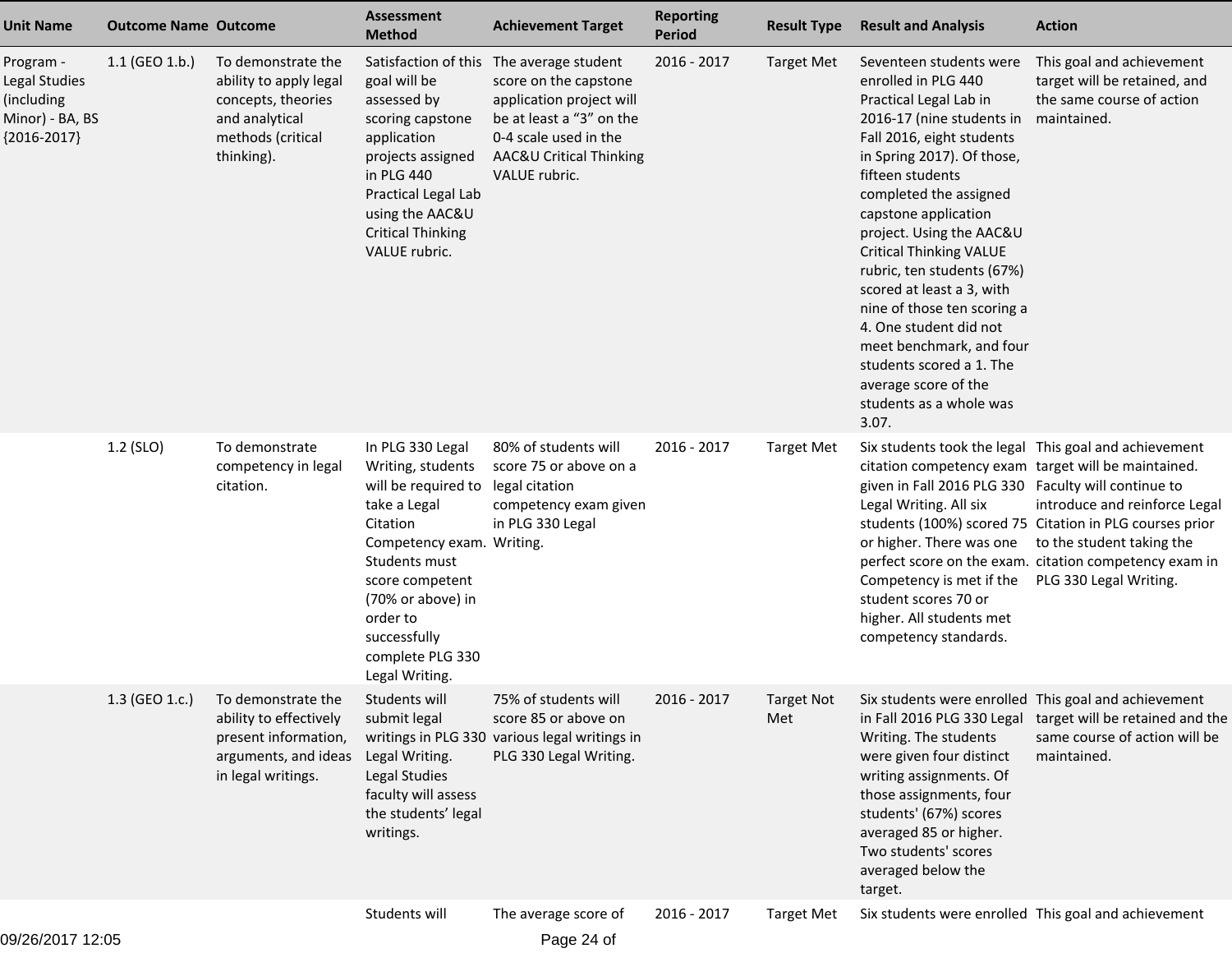| Unit Name | <b>Outcome Name Outcome</b> |                                                                                                                    | <b>Assessment</b><br><b>Method</b>                                                                                                                                                                                                  | <b>Achievement Target</b>                                                                                                                                                                              | <b>Reporting</b><br><b>Period</b> | <b>Result Type</b> | <b>Result and Analysis</b>                                                                                                                                                                                                                                                                                                    | <b>Action</b>                                                                                                                                                                  |
|-----------|-----------------------------|--------------------------------------------------------------------------------------------------------------------|-------------------------------------------------------------------------------------------------------------------------------------------------------------------------------------------------------------------------------------|--------------------------------------------------------------------------------------------------------------------------------------------------------------------------------------------------------|-----------------------------------|--------------------|-------------------------------------------------------------------------------------------------------------------------------------------------------------------------------------------------------------------------------------------------------------------------------------------------------------------------------|--------------------------------------------------------------------------------------------------------------------------------------------------------------------------------|
|           |                             |                                                                                                                    | submit legal<br>Legal Writing. The<br>writings will be<br>scored by Legal<br>Studies faculty<br>using the AAC&U<br>Written<br>Communication<br>VALUE rubric.                                                                        | students' legal writings<br>writings in PLG 330 will be a least a "3" on<br>the 0-4 scale used in the<br>AAC&U Written<br><b>Communication VALUE</b><br>rubric.                                        | 2016 - 2017                       | <b>Target Met</b>  | students' averaged writing maintained.<br>scores scored a 4 on the<br>VALUE rubric, and two<br>students' average writing<br>scores scored a 1 on the<br>VALUE rubric. The average<br>VALUE rubric score for the<br>class is a 3.                                                                                              | in Fall 2016 PLG 330 Legal target will be retained and the<br>Writing. Four of those six same course of action will be                                                         |
|           | 1.4 (SLO)                   | To demonstrate the<br>ability to effectively<br>understand and use<br>technology in a legal<br>setting.            | Students will<br>complete<br>technology<br>competency<br>exams in PLG 340<br>Law Office<br>Technology &<br>Management,<br>which is a required<br>program course.<br>Legal Studies<br>faculty will assess<br>the students'<br>exams. | 75% of students will<br>score 80 or above on<br>technology competency<br>$exam(s)$ .                                                                                                                   | 2016 - 2017                       | <b>Target Met</b>  | Eight students were<br>enrolled in SP17 PLG 340<br>Law Office Technology &<br>Management, a required<br>course for Legal Studies<br>majors. Seven students<br>(~88%) averaged a score<br>of 80 or above on the<br>technology competency<br>exams.                                                                             | This goal and achievement<br>target will be retained and the<br>same course of action<br>maintained.                                                                           |
|           | 2.1 (GEO 1.c.)              | To be able to present<br>oral presentations on<br>legal concepts and<br>perform a thorough<br>legal oral argument. | goal will be<br>assessed by<br>evaluating oral<br>argument<br>presentations in<br>various PLG<br>courses. Students<br>will be scored<br>using the AAC&U<br>Oral<br>Communication<br>VALUE rubric.                                   | Satisfaction of this The average student<br>score on an oral<br>communication project<br>will be at least a "3" on<br>the 0-4 scale used in the<br>AAC&U Oral<br><b>Communication VALUE</b><br>rubric. | 2016 - 2017                       | <b>Target Met</b>  | Eighteen students were<br>enrolled in FA 2016 PLG<br>352 Civil Trial Practicum,<br>but of those eighteen,<br>only fourteen were Legal<br>Studies students. Only<br>majors were evaluated.<br>Ten of the fourteen<br>students scored 3 or<br>above on the VALUE<br>rubric. Four students<br>scored a 1 on the VALUE<br>rubric. | This goal and achievement<br>target will be retained,<br>however, the course(s) that<br>data will be collected will be<br>identified at the beginning of<br>the academic year. |
|           | $3.1$ (SAO)                 | To continually<br>improve knowledge,<br>skill and competence<br>as a legal team<br>member.                         | Satisfaction of this 45% of graduating<br>goal will be<br>assessed through<br>the follow-up Legal participating in the<br>(standardized<br>surveys) to assess<br>the students'                                                      | students from the<br>previous academic year<br>Studies Exit Survey follow-up Legal Studies<br>Exit Survey will report<br>that they have taken<br>steps to become a                                     | 2016 - 2017                       | <b>Target Met</b>  | Ten Legal Studies'<br>students graduated in<br>2015-2016. Three<br>graduates (30%) are<br>pursuing a law degree,<br>three students (30%) are<br>working as paralegals and<br>have indicated they are                                                                                                                          | This goal and achievement<br>target will be retained. 2016-<br>17 results will be reported in<br>2017-18 since surveys are<br>sent out 6 months AFTER<br>graduation.           |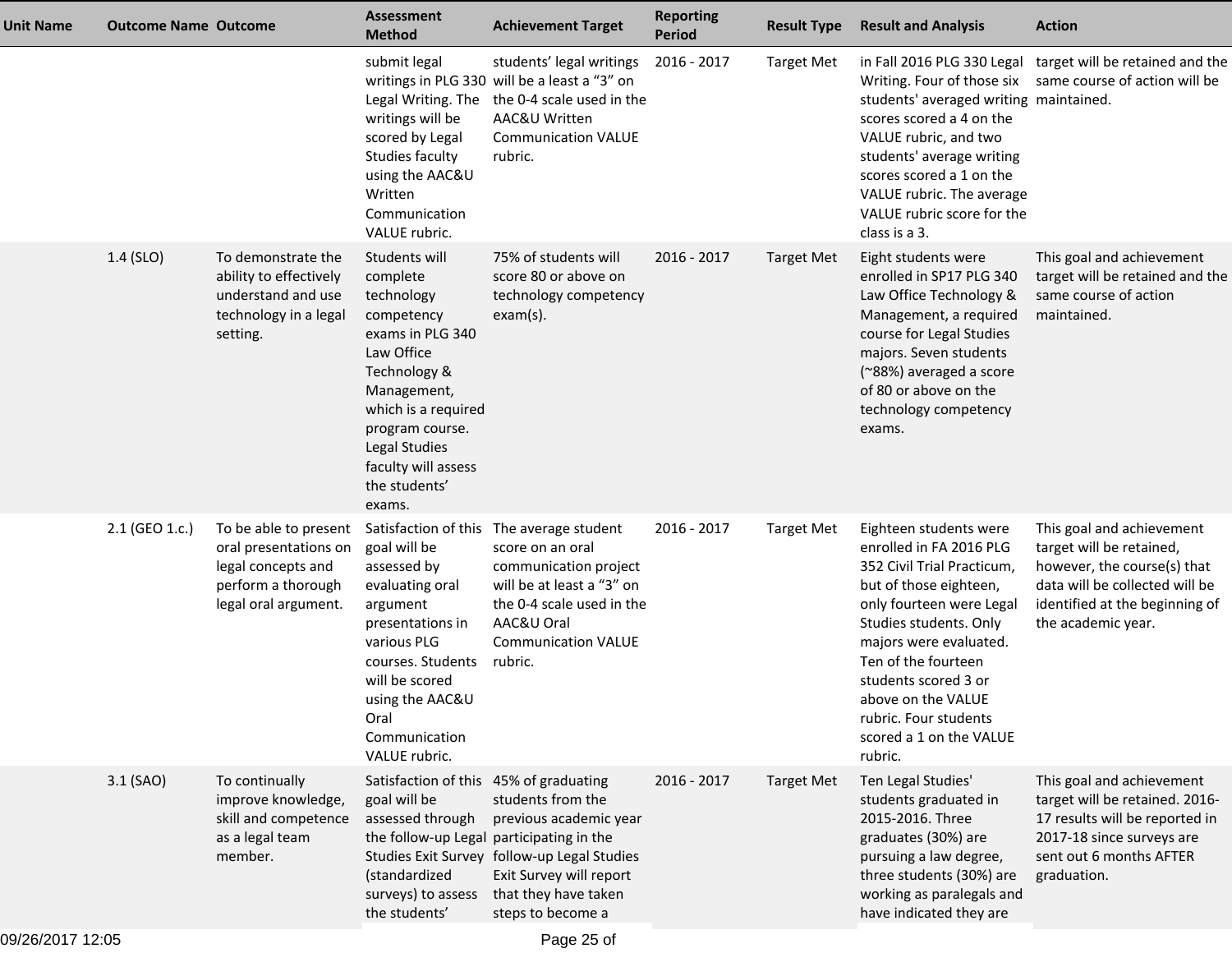| <b>Unit Name</b>                             | <b>Outcome Name Outcome</b> |                                                                                                     | <b>Assessment</b><br><b>Method</b>                                                                                                                                                                                                                                                               | <b>Achievement Target</b>                                                                                                                                                                                                              | <b>Reporting</b><br><b>Period</b> | <b>Result Type</b>       | <b>Result and Analysis</b>                                                                                                                                                                                                                                                                                                                                                                           | <b>Action</b>                                                                                                                                                                                    |
|----------------------------------------------|-----------------------------|-----------------------------------------------------------------------------------------------------|--------------------------------------------------------------------------------------------------------------------------------------------------------------------------------------------------------------------------------------------------------------------------------------------------|----------------------------------------------------------------------------------------------------------------------------------------------------------------------------------------------------------------------------------------|-----------------------------------|--------------------------|------------------------------------------------------------------------------------------------------------------------------------------------------------------------------------------------------------------------------------------------------------------------------------------------------------------------------------------------------------------------------------------------------|--------------------------------------------------------------------------------------------------------------------------------------------------------------------------------------------------|
|                                              | 3.1 (SAO)                   | To continually<br>improve knowledge,<br>skill and competence<br>as a legal team<br>member.          | survey will be<br>within 6 months of law school.<br>graduation.<br>Results will be<br>reviewed and<br>analyzed by<br>departmental<br>faculty.                                                                                                                                                    | competencies and certified paralegal or<br>effectiveness. The taken steps to further<br>their education with<br>given to graduates graduate programs or                                                                                | 2016 - 2017                       | <b>Target Met</b>        | Paralegal exam, and one<br>student (10%) is pursuing<br>a masters degrees for a<br>total of 70% of recent<br>graduates that are taking<br>steps to further education<br>and enhance their career.                                                                                                                                                                                                    | preparing for the Certified This goal and achievement<br>target will be retained. 2016-<br>17 results will be reported in<br>2017-18 since surveys are<br>sent out 6 months AFTER<br>graduation. |
|                                              |                             |                                                                                                     | Satisfaction of this 45% of graduating<br>goal will be<br>assessed through<br>the Legal Studies<br><b>Exit Survey</b><br>(standardized<br>surveys) to assess<br>the students'<br>competencies and<br>effectiveness. The<br>survey will be<br>collected in the<br>capstone course.                | students participating in<br>the Legal Studies Exit<br>Survey will report that<br>they have taken steps to<br>become a certified<br>paralegal or taken steps<br>to further their<br>education with graduate<br>programs or law school. | 2016 - 2017                       | <b>Target Met</b>        | PLG 440 Practical Legal<br>Lab completed the exit<br>survey. Two of those<br>students (~29%) intend to streamlined process and<br>pursue law school, and<br>three students (~43%)<br>indicated they intend to<br>take a certified paralegal<br>exam, for a total of 72% of<br>graduating seniors that<br>indicated they will be<br>taking steps to further<br>education and enhance<br>their career. | Seven students in 2016-17 This goal and achievement<br>target will be retained.<br>Distribution of surveys will be<br>automated for a more<br>better participation.                              |
|                                              | 3.2 (PO 4.d.)               | To provide program<br>opportunities that<br>meet the needs of<br>today's students and<br>workforce. | goal will be<br>assessed through<br>annual employer<br>surveys and legal<br>internship<br>placement and<br>intern evaluations from Placement<br>through PLG 440<br>Practical Legal Lab.<br>Student intern<br>scores will be<br>determined<br>according to the<br>Placement<br>Evaluation Survey. | Satisfaction of this 75% of student interns<br>will score 80 or above<br>from the cumulative<br>scores of the employer<br>surveys, legal internship<br>placement and intern<br>evaluations determined<br>Evaluation Survey.            | 2016 - 2017                       | <b>Target Met</b>        | Seventeen students were<br>enrolled in PLG 440<br>Practical Legal Lab in<br>2016-17 (nine students in<br>Fall 2016, eight students<br>in Spring 2017). Of those,<br>evaluation surveys were<br>submitted for fourteen<br>students. All fourteen<br>students (~82%) scored 80<br>or above.                                                                                                            | This goal and achievement<br>target will be retained.                                                                                                                                            |
| Program -<br>Nutrition and<br>Health - Minor | 1.1 (GEO 3.a.)              | Students will<br>successfully calculate<br>a person's nutritional                                   | In FN 345,<br>calculation<br>questions from                                                                                                                                                                                                                                                      | FN 345 students will<br>average a score of at<br>least a 3 on the 0-4                                                                                                                                                                  | 2016 - 2017                       | <b>Target Not</b><br>Met | No students in this course A more quantifiable<br>were declared Nutrition<br>and Health minors;                                                                                                                                                                                                                                                                                                      | achievement target should be<br>added to this outcome for                                                                                                                                        |
| 09/26/2017 12:05                             |                             |                                                                                                     |                                                                                                                                                                                                                                                                                                  | Page 26 of                                                                                                                                                                                                                             |                                   |                          |                                                                                                                                                                                                                                                                                                                                                                                                      |                                                                                                                                                                                                  |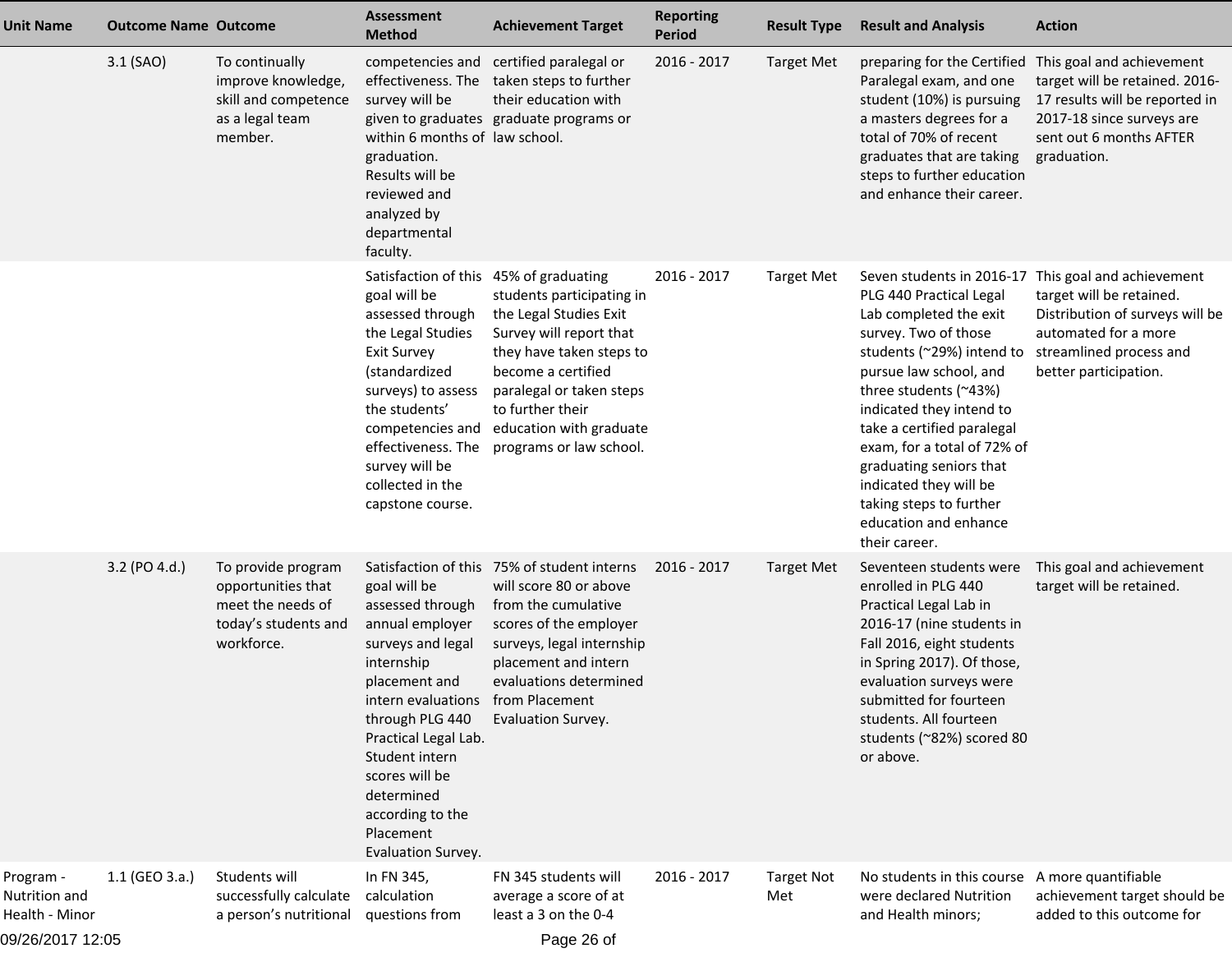| <b>Unit Name</b> | <b>Outcome Name Outcome</b> |                                                                                                                               | <b>Assessment</b><br><b>Method</b>                                                                                                                                                             | <b>Achievement Target</b>                                                                                                                                                               | <b>Reporting</b><br><b>Period</b> | <b>Result Type</b>       | <b>Result and Analysis</b>                                                                                                                                                                                                                                                                                                                                                                                                       | <b>Action</b>                                                                                                                                                                                                                |
|------------------|-----------------------------|-------------------------------------------------------------------------------------------------------------------------------|------------------------------------------------------------------------------------------------------------------------------------------------------------------------------------------------|-----------------------------------------------------------------------------------------------------------------------------------------------------------------------------------------|-----------------------------------|--------------------------|----------------------------------------------------------------------------------------------------------------------------------------------------------------------------------------------------------------------------------------------------------------------------------------------------------------------------------------------------------------------------------------------------------------------------------|------------------------------------------------------------------------------------------------------------------------------------------------------------------------------------------------------------------------------|
| ${2016-2017}$    | $1.1$ (GEO 3.a.)            | needs.                                                                                                                        | Test 1 and 2 will<br>be evaluated with<br>the AAC&U<br>Quantitative<br>Literacy VALUE<br>Rubric by the<br>instructor of the<br>course.                                                         | scale used in the AAC&U 2016 - 2017<br>Quantitative Literacy<br><b>VALUE Rubric in</b><br>performing calculations<br>to estimate a person's<br>nutritional needs.                       |                                   | <b>Target Not</b><br>Met | however, this course is a<br>requirement for other<br>majors. Of the 8 students<br>in the course, 6 (75%)<br>scored at least a 3 on the<br>VALUE rubric from<br>calculations from Test 1<br>and 2. The average score<br>of the students as a whole<br>was a 2.8 on the rubric.<br>See attached document<br>for complete breakdown<br>of scores.                                                                                  | next academic year. We will<br>continue practicing and<br>performing nutrition<br>calculations to estimate<br>nutritional needs.                                                                                             |
|                  | 1.2 (SLO)                   | Students will be able<br>to critically analyze a<br>research article to<br>stay up-to-date with<br>emerging health<br>trends. | In FN 225,<br>students will<br>complete an<br>article analysis<br>assignment and<br>the instructor will<br>evaluate the<br>assignment to<br>determine if the<br>achievement<br>target was met. | 70% of FN 225 students 2016 - 2017<br>will successfully<br>complete the<br>assignment with at least<br>an 80% proficiency.                                                              |                                   | <b>Target Met</b>        | No students in this course Students will continue<br>Health minors, but this<br>course is a requirement<br>for several other majors.<br>Of the 123 students<br>assessed in all 4 sections<br>of FN 225 in 2016-2017,<br>both online and face-to-<br>face, 88% were able to<br>complete the article<br>analysis assignment with<br>at least an 80%<br>proficiency. See attached<br>document for a detailed<br>list of all scores. | are declared Nutrition and analyzing research in FN 225.<br>The instructor will work with<br>the library to provide<br>educational sessions for<br>students on how to utilize the<br>library services to access<br>articles. |
|                  | $1.3$ (SLO)                 | Students will evaluate In FN/KIN 247,<br>individuals' nutrient<br>intake in comparison<br>to recommended<br>requirements.     | students will<br>complete a Diet<br>Analysis Project<br>and the instructor proficiency.<br>will evaluate the<br>assignment to<br>determine if<br>achievement<br>target was met.                | 75% of students will<br>successfully complete<br>the assignment with at<br>least an 85%                                                                                                 | 2016 - 2017                       | <b>Target Met</b>        | Of the 33 students<br>enrolled in FN/KIN 247 in<br>Fall 2016, 28 (84.8%) were compare their nutritional<br>successful in completing<br>an assignment comparing recommended.<br>their nutrient intake to<br>recommendations with at<br>least an 85% proficiency.                                                                                                                                                                  | Students will continue to<br>perform the assignment to<br>needs to what is                                                                                                                                                   |
|                  | 2.1 (PO 2.a.)               | Students will gain<br>experience in<br>providing nutrition<br>education outreach.                                             | In FN 355,<br>students will<br>participate in<br><b>National Nutrition</b><br>month activities                                                                                                 | 75% of FN 355 students 2016 - 2017<br>will successfully<br>complete at least one<br><b>National Nutrition</b><br>activity with at least an<br>and will be graded 80% proficiency on the |                                   | <b>Target Met</b>        | Only one student in this<br>course was a declared<br>Nutrition and Health<br>minor. 100% of students<br>enrolled in this course<br>successfully implemented                                                                                                                                                                                                                                                                      | Students will continue to<br>perform nutrition education<br>outreach during the month of<br>March for National Nutrition<br>Month as a part of FN 355                                                                        |